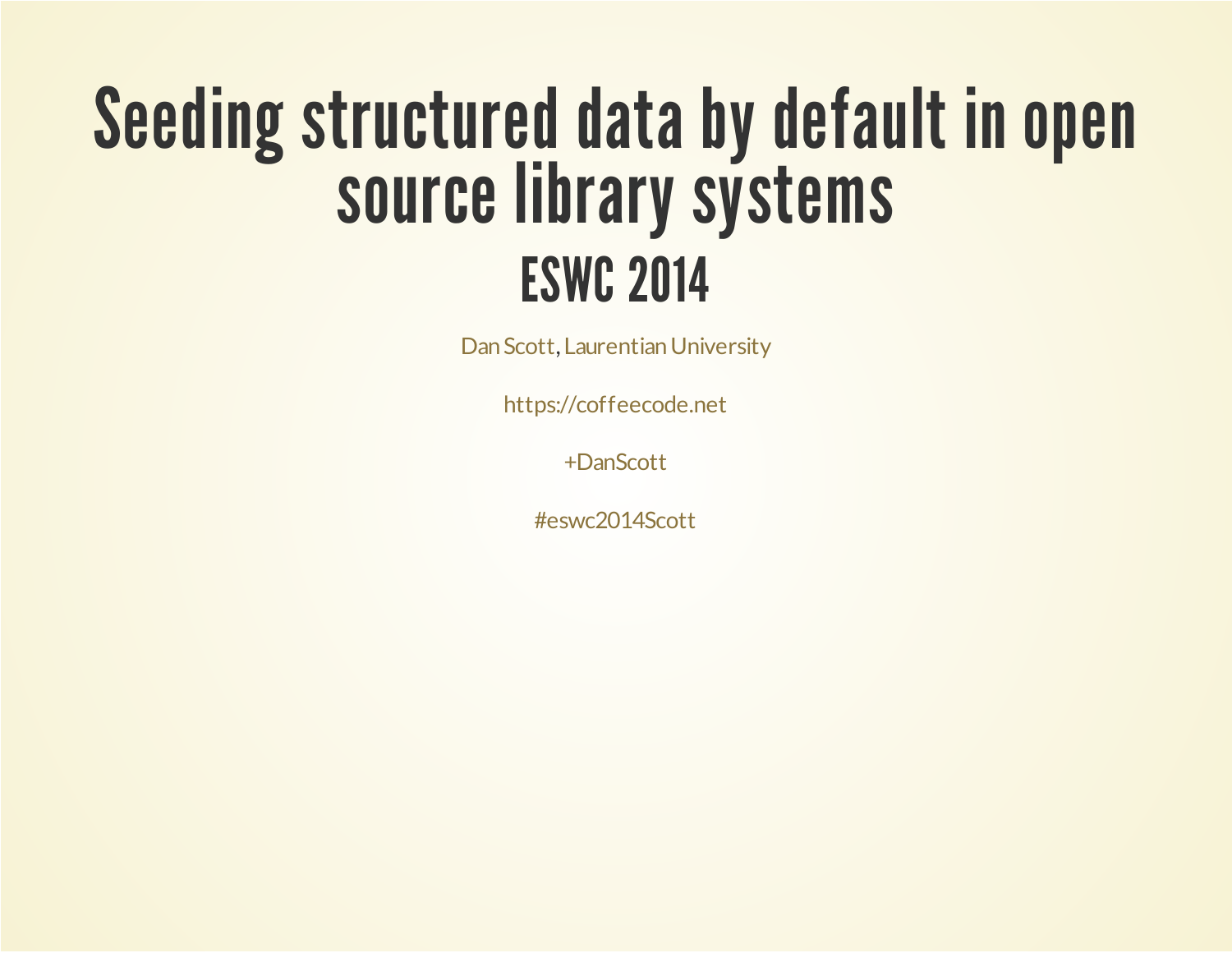### Libraries and the Semantic Web

- Nardi and O'Day (1996) classified information seeking behaviour of library patrons as:
	- **n** monitoring searches
	- **planned searches**
	- **Exploratory searches**
- Lots of overlap with TBL's vision of the Semantic Web
- Q&Aover LODworkshop (Freitas, Unger)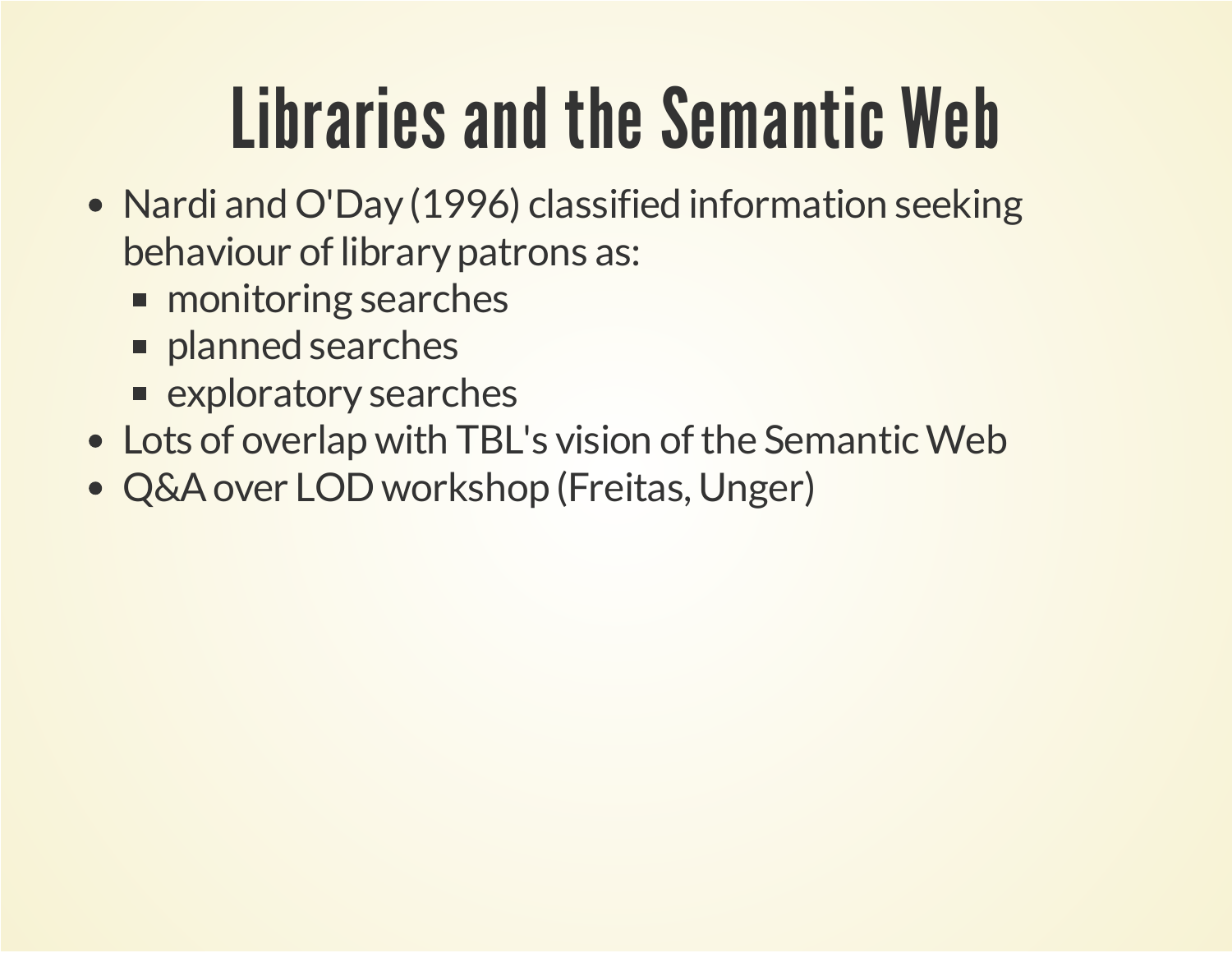### Traditional library systems

- Organizational systems for indexing and locating resources
- Inventory back end, with a catalogue front end
- Typically builtwith **MA**chine**R**eadable**C**ataloguing (*MARC*) as the metadata container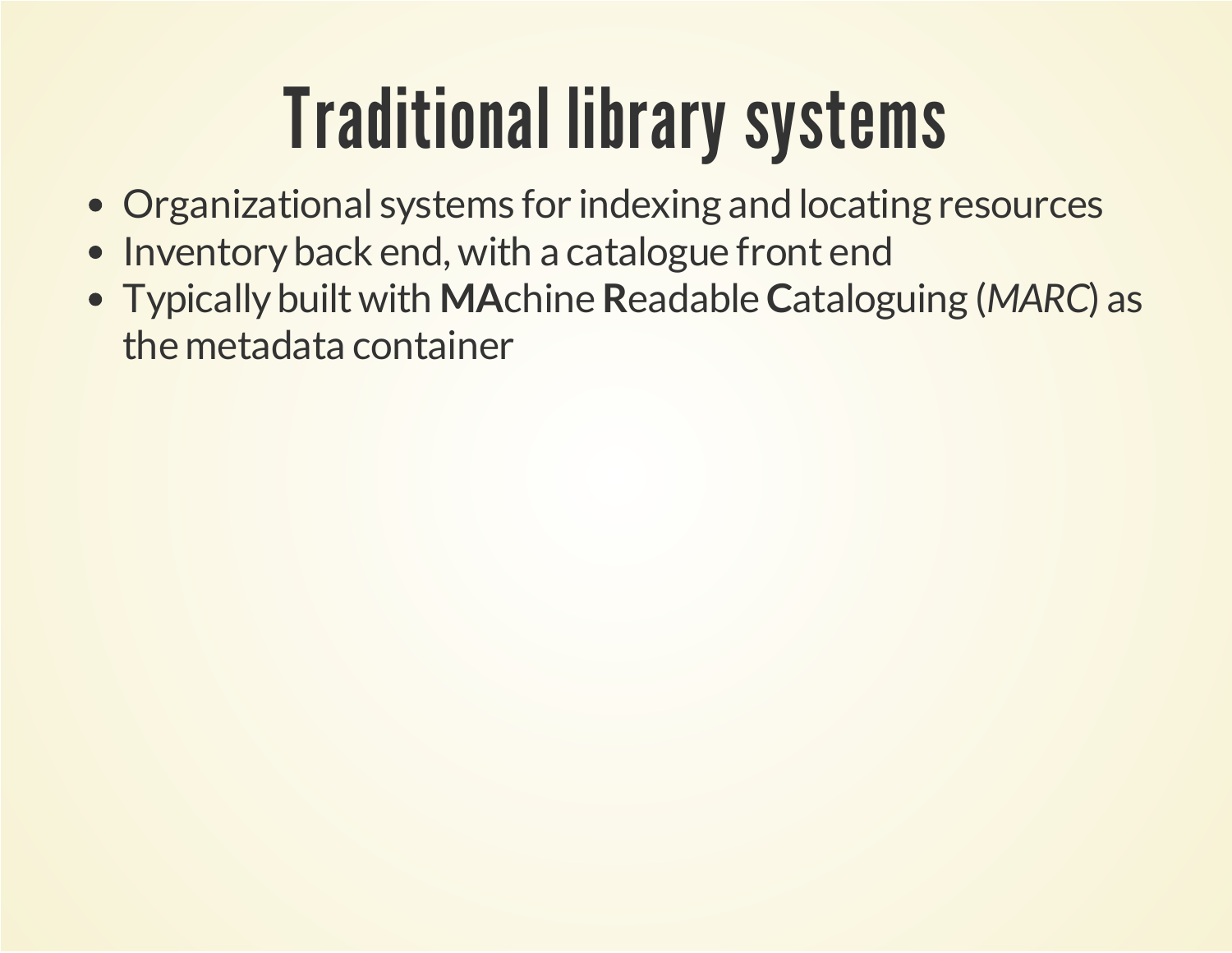#### Libraries as early technology adopters

- Telnet access to catalogues
- Z39.50 protocol for sharing records
- SIP protocol for circulation transactions
- OpenURL protocol for resolving article requests
- COinS microformat for embedding citations in HTML
- unAPI for offering different metadata representations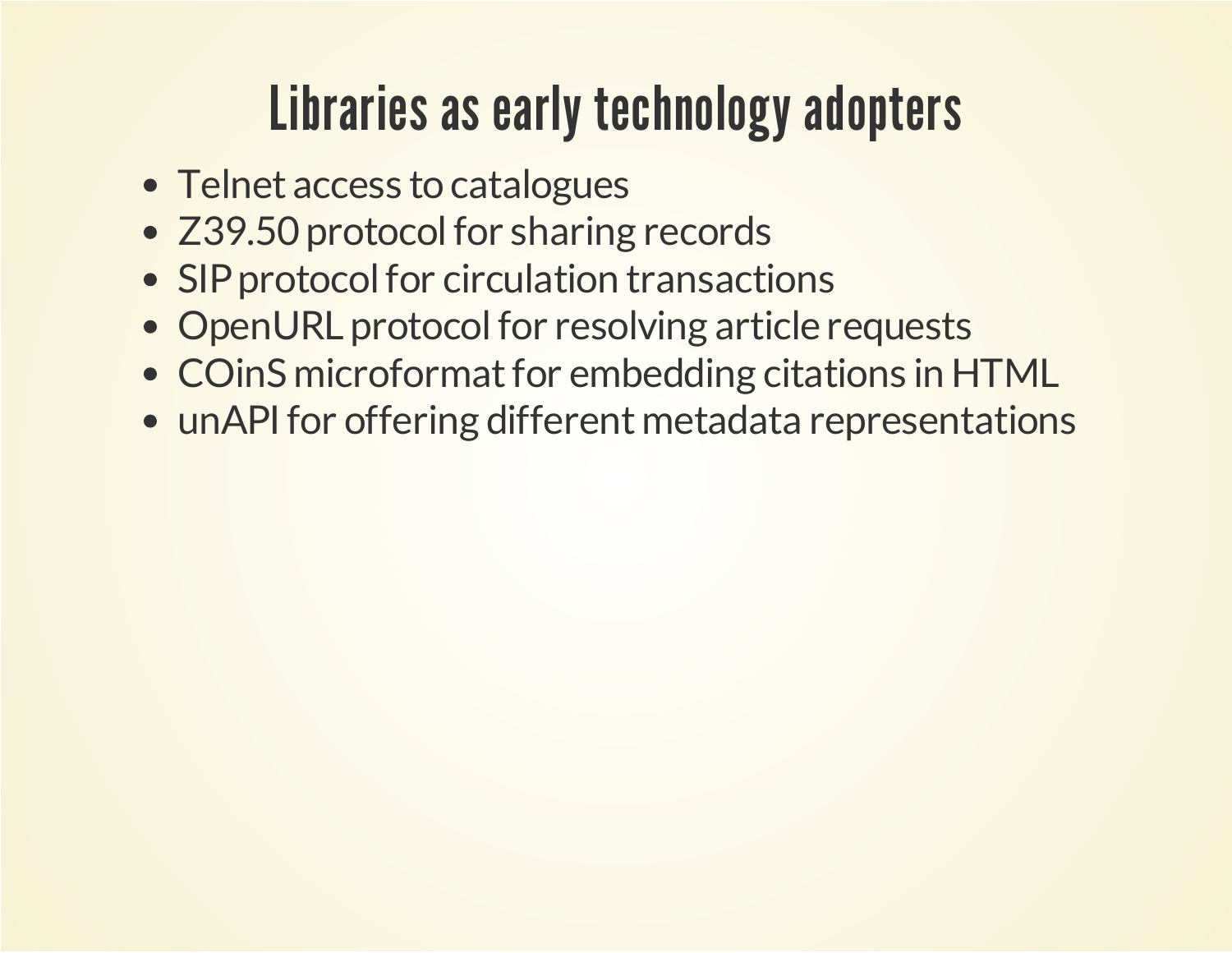### Themes

- Mission: to satisfy a broad range of user queries
- Machine-readable metadata
- Culture of sharing and openness
- Technology adoption and innovation
- $\bullet$ ...
- So traditional library systems are all over the Semantic Web, right?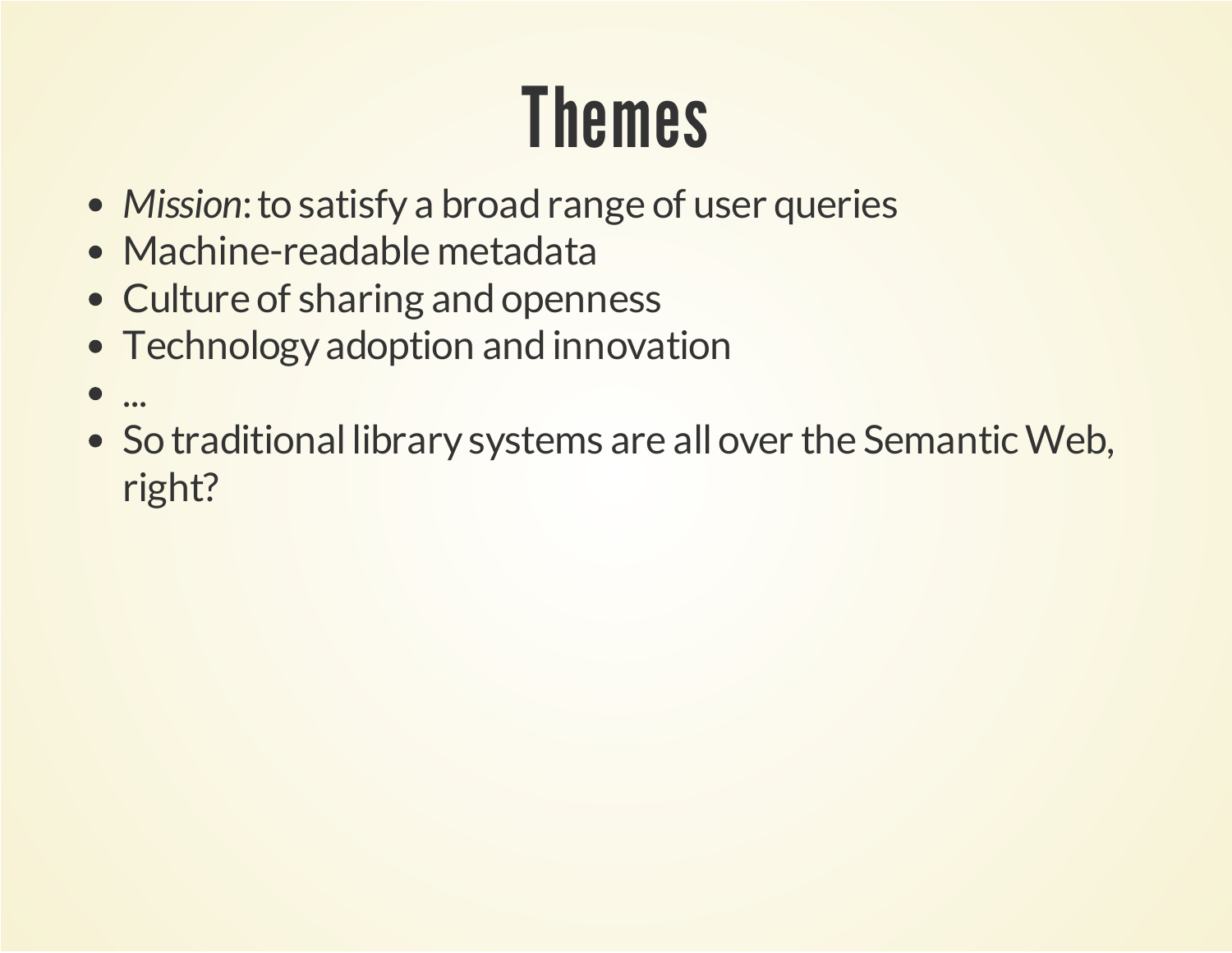# No. Libraries at an impasse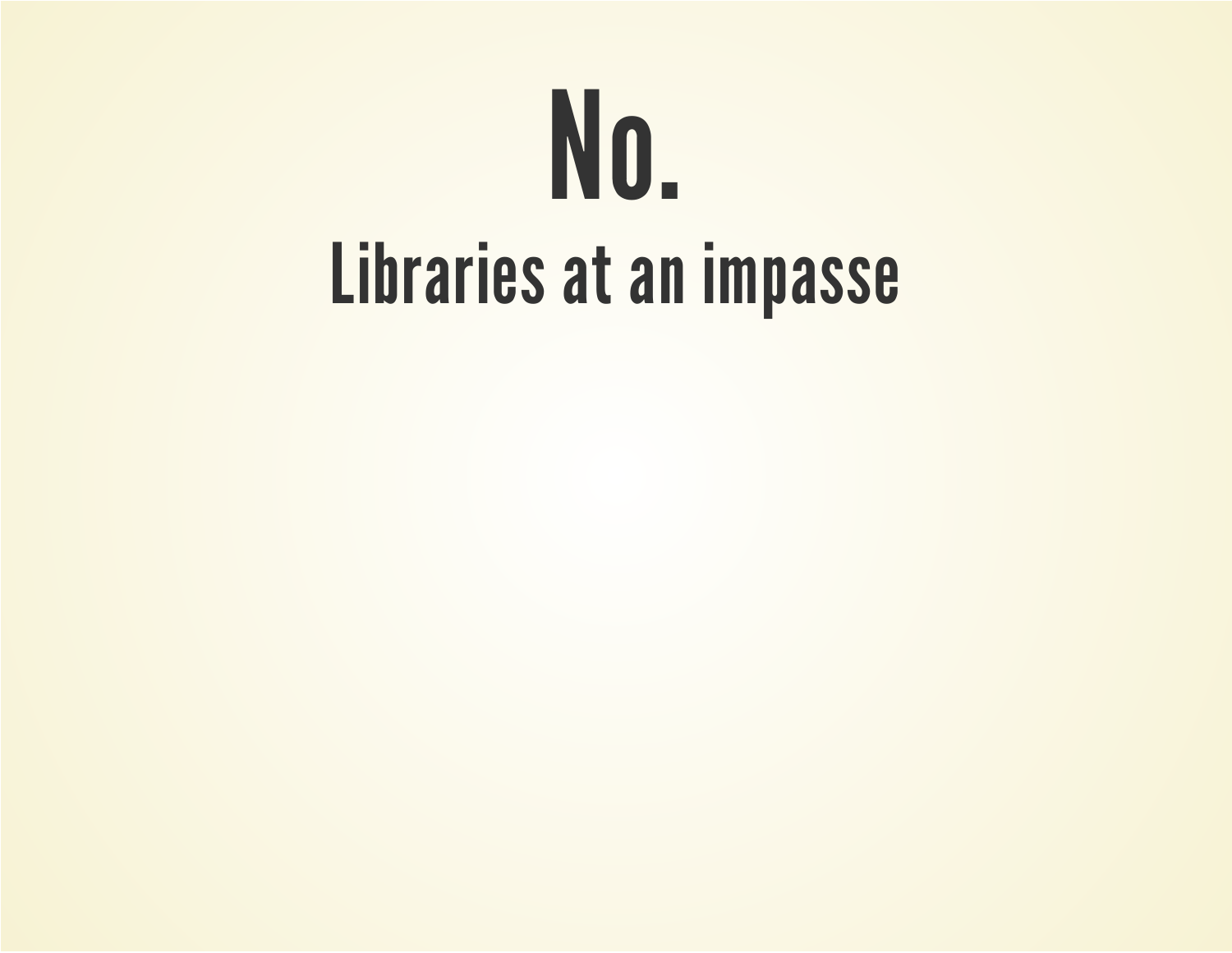#### **Strings, not things**

**MAchine Readable Cataloging (MARC)** 

- Binary format designed for record sharing and tape storage in the 1960s
- Mixture of position-dependent data in "fixed fields" and fields with variable-length subfields
- Combined with cataloguing rules to create conventions like:  $245$  \$a \$b \$c = Title

| 02199cam a22004698i 4500                                                         |
|----------------------------------------------------------------------------------|
| 001 123456                                                                       |
| 005 20131223124722.0                                                             |
| 008 130924s2013 nyu b 001 0 eng                                                  |
| 020 \$a 9780804139571 (pbk).                                                     |
| 100 1 \$a Burgundy, Ron                                                          |
| 245 10 \$a Let me off at the top! \$b my classy life and other musings           |
| 264 1 \$a New York, NY : \$b Crown Archetype, \$c [2013].                        |
| \$a 223 pages, 16 unnumbered pages of plates : \$b illustrations ; \$c 22<br>300 |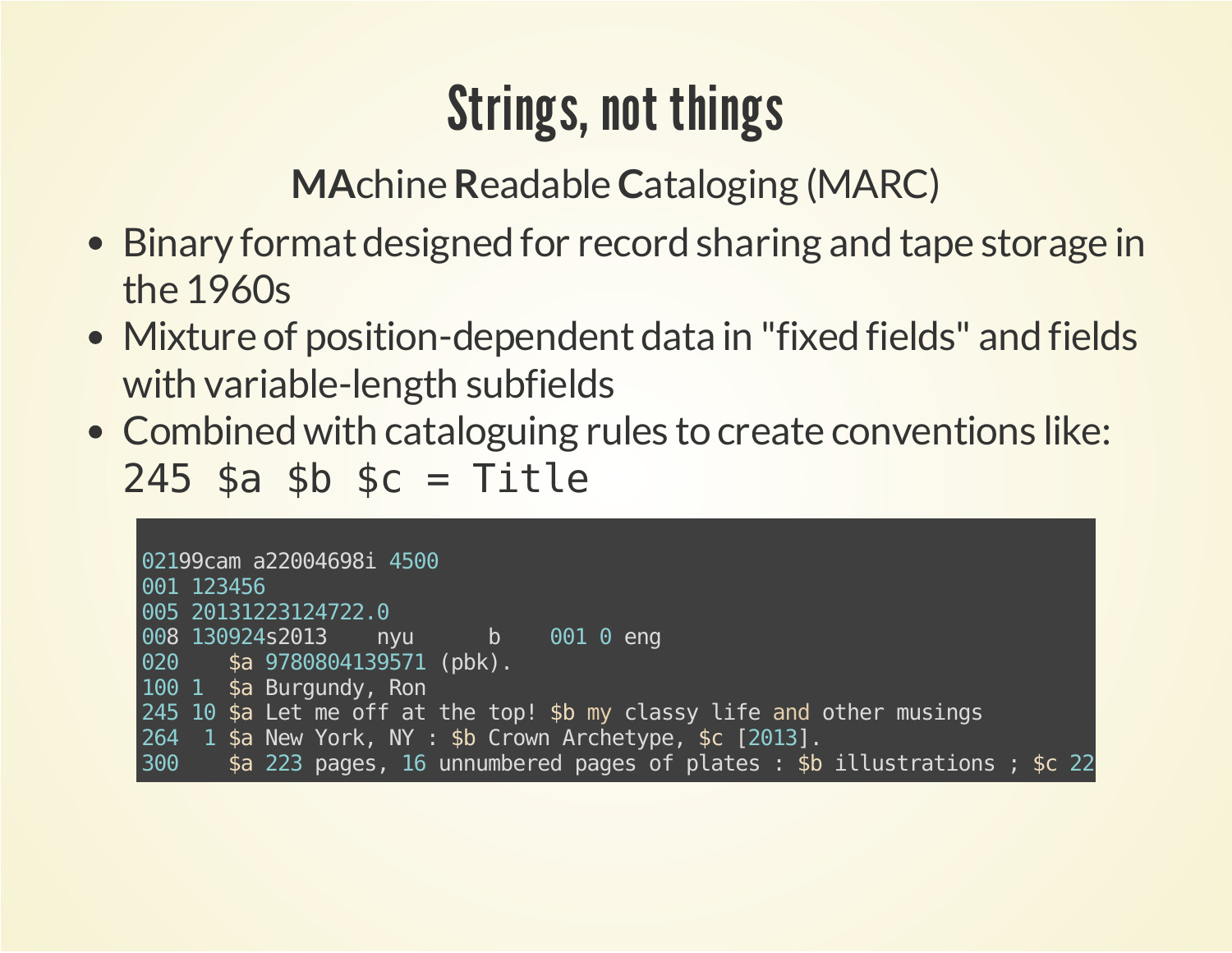### Boutique innovation

*the use ofHTML5 Microdata and schema.org by Google, Bing and Yahoo, and the use of RDFa by Facebook are* [...] good reminders that the library *software development community is bestserved by paying attention tomainstreamsolutions, as they become available, even ifthey eclipse homegrown stopgap solutions*

> Summers (2011) [GoodReads](http://inkdroid.org/journal/2011/08/02/goodreads-microdata) microdata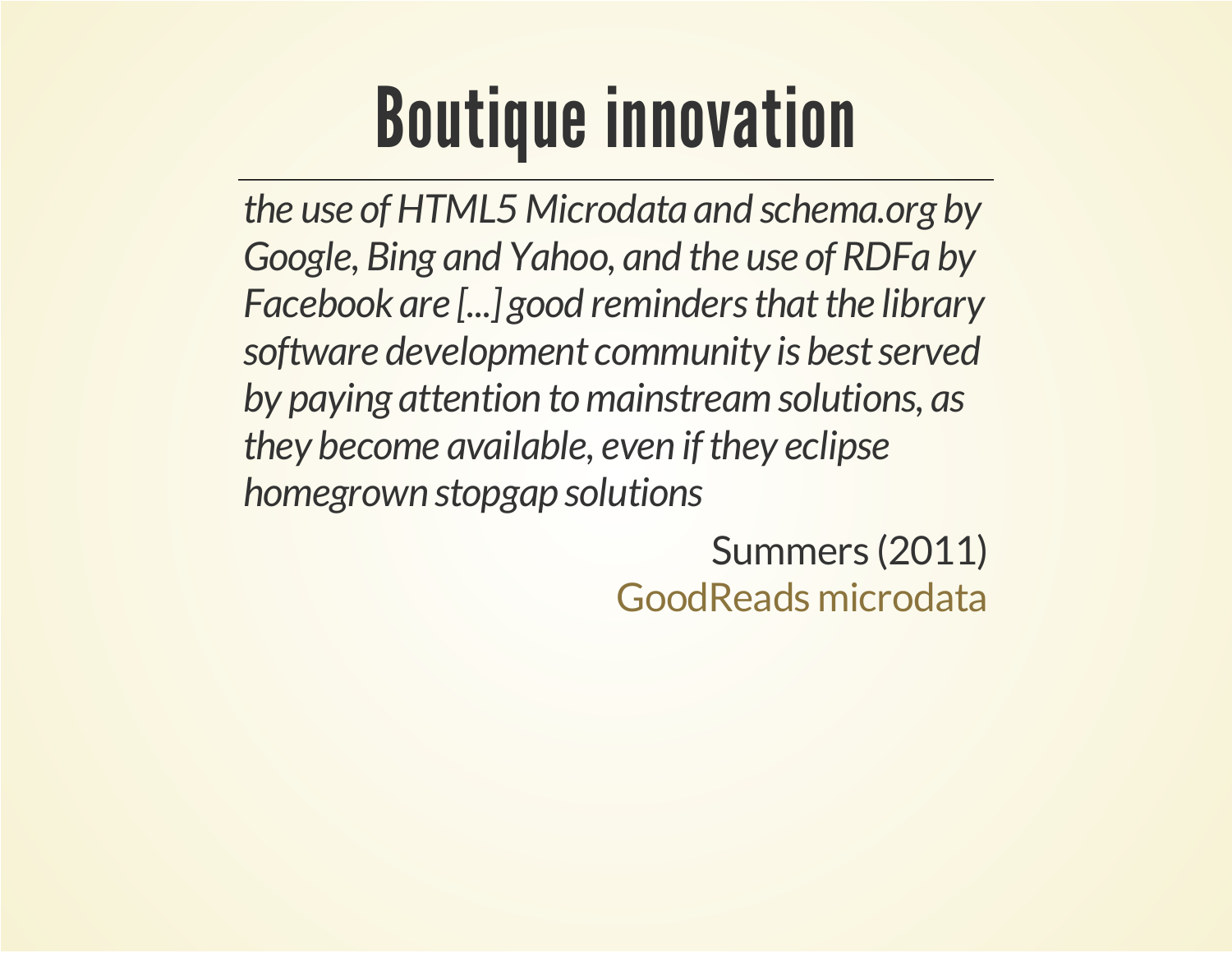### Proprietary library software

- Vendors are generally unmotivated to invest in enhancements
- Barriers to customizing for customers:
	- Non-persistent URIs(!)
	- Restricted (or non-existent!) APIs or raw data access
	- Non-standard templating systems
	- Walled garden for customizations
	- **EXACCE A** Lack of skilled resources to apply to the problem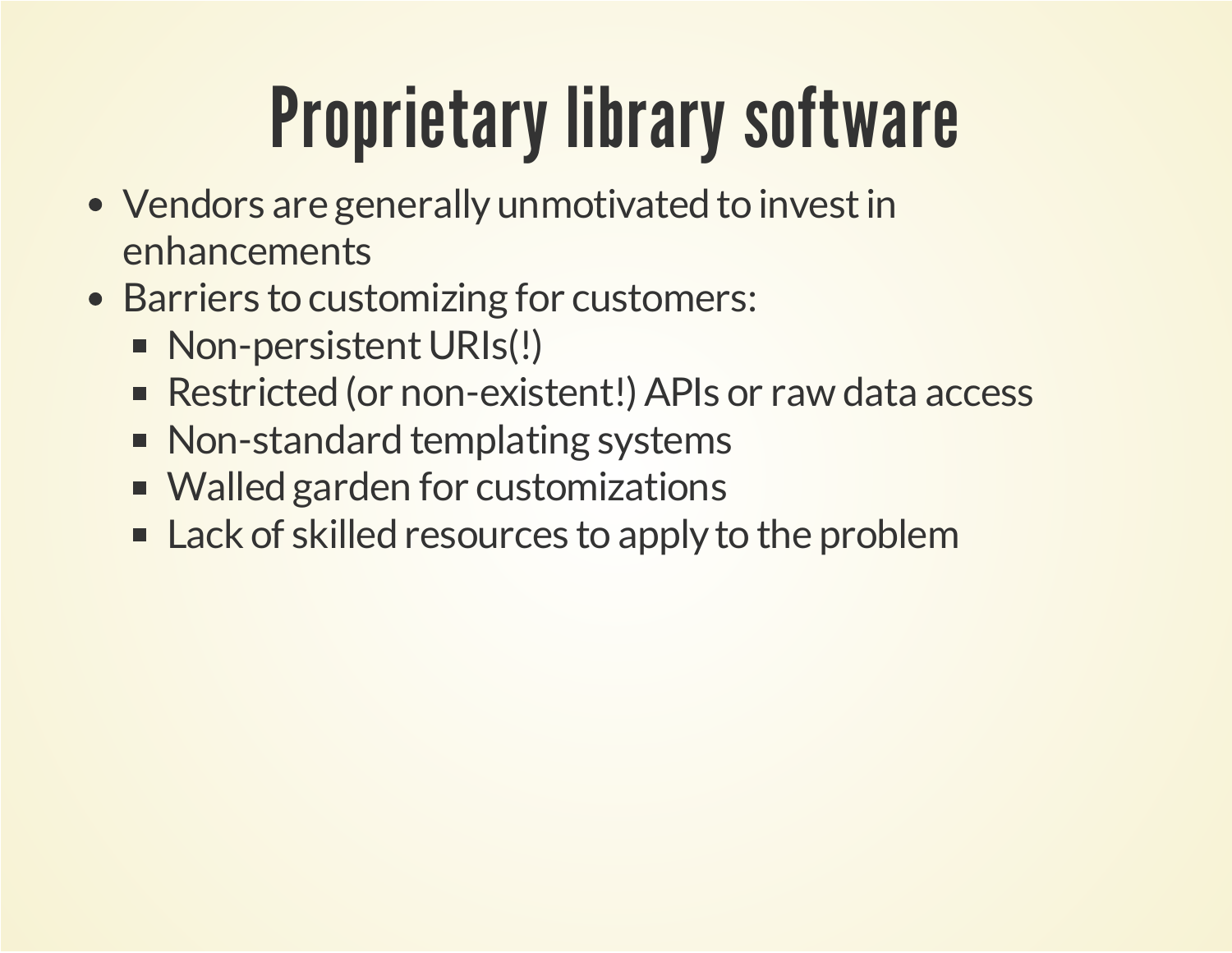#### Linked data library institutions

- Some library institutions *have* successfully implemented linked data models:
	- Swedish Union Catalog
	- German National Library
	- Bibliothèque nationale de France  $\blacksquare$
	- OCLC international co-operative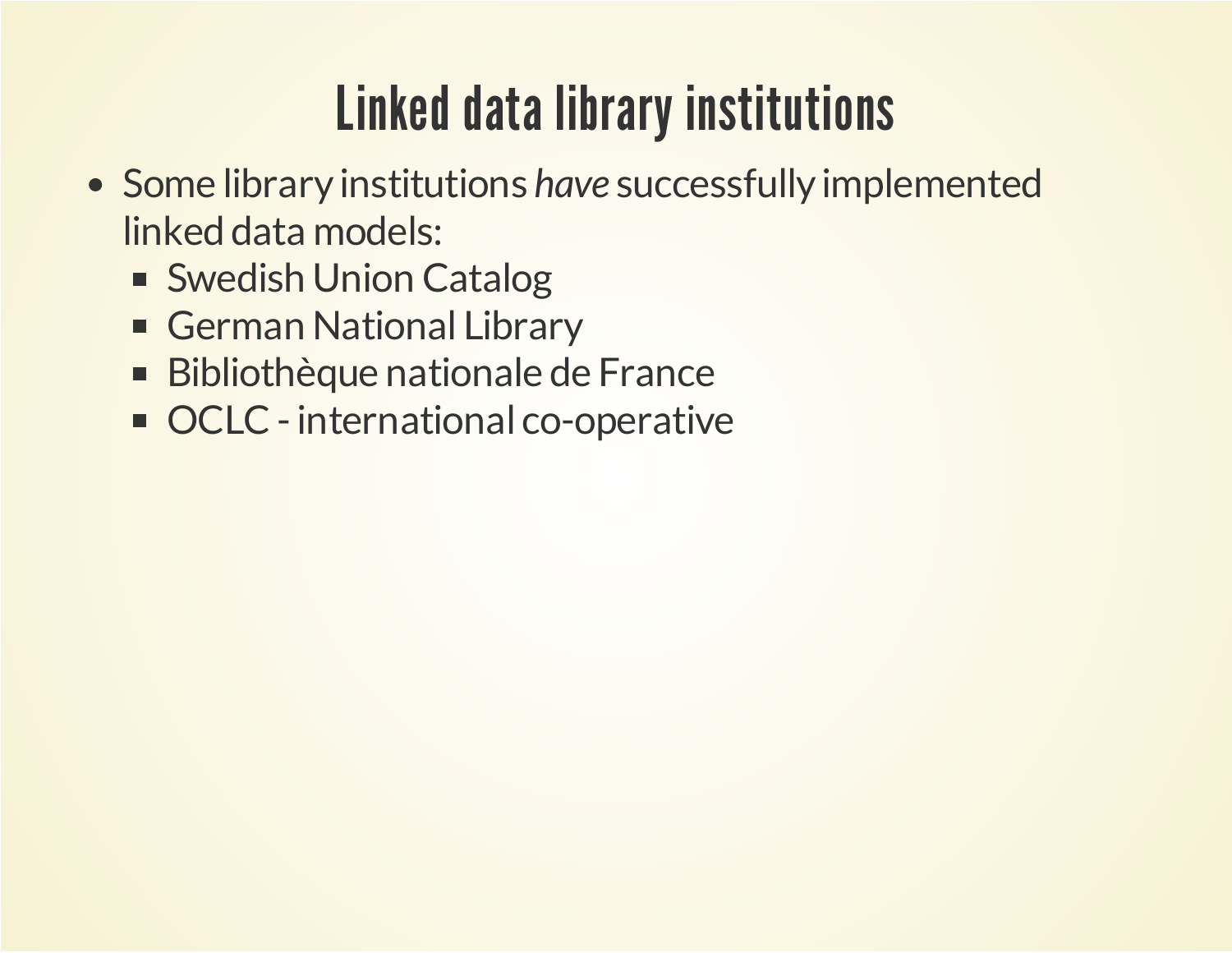## Library adoption of schema.org (2012)

- Ronallo (2013) analyzed American academic libraries' presence in the 2012 Common Crawl
- Results: fewer than 10,000 schema.org instances across American academic libraries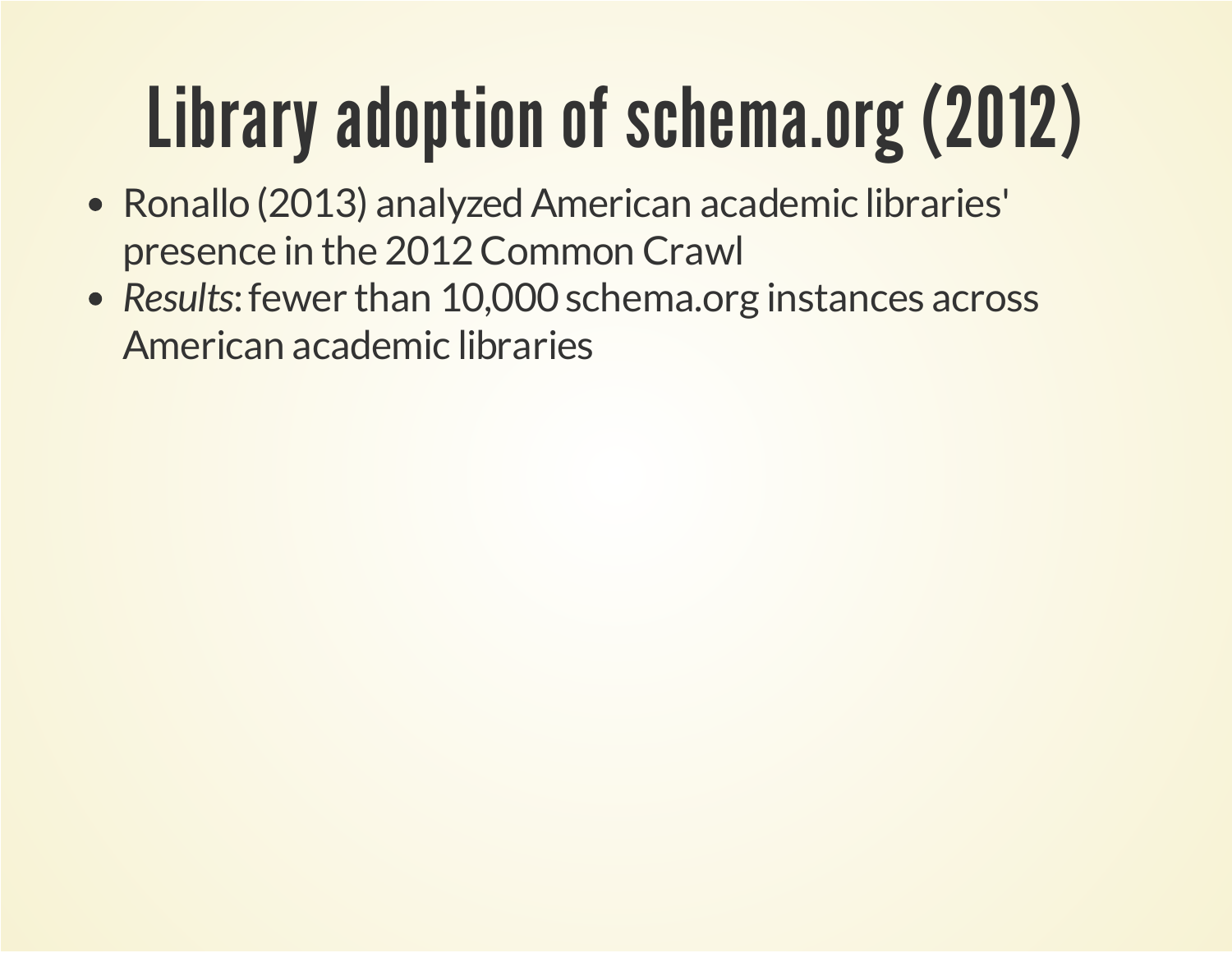### Change the things you can

- Teach open source library systems
- ...to express structured data in RDFa
- ... by default
- ... using the schema.org vocabulary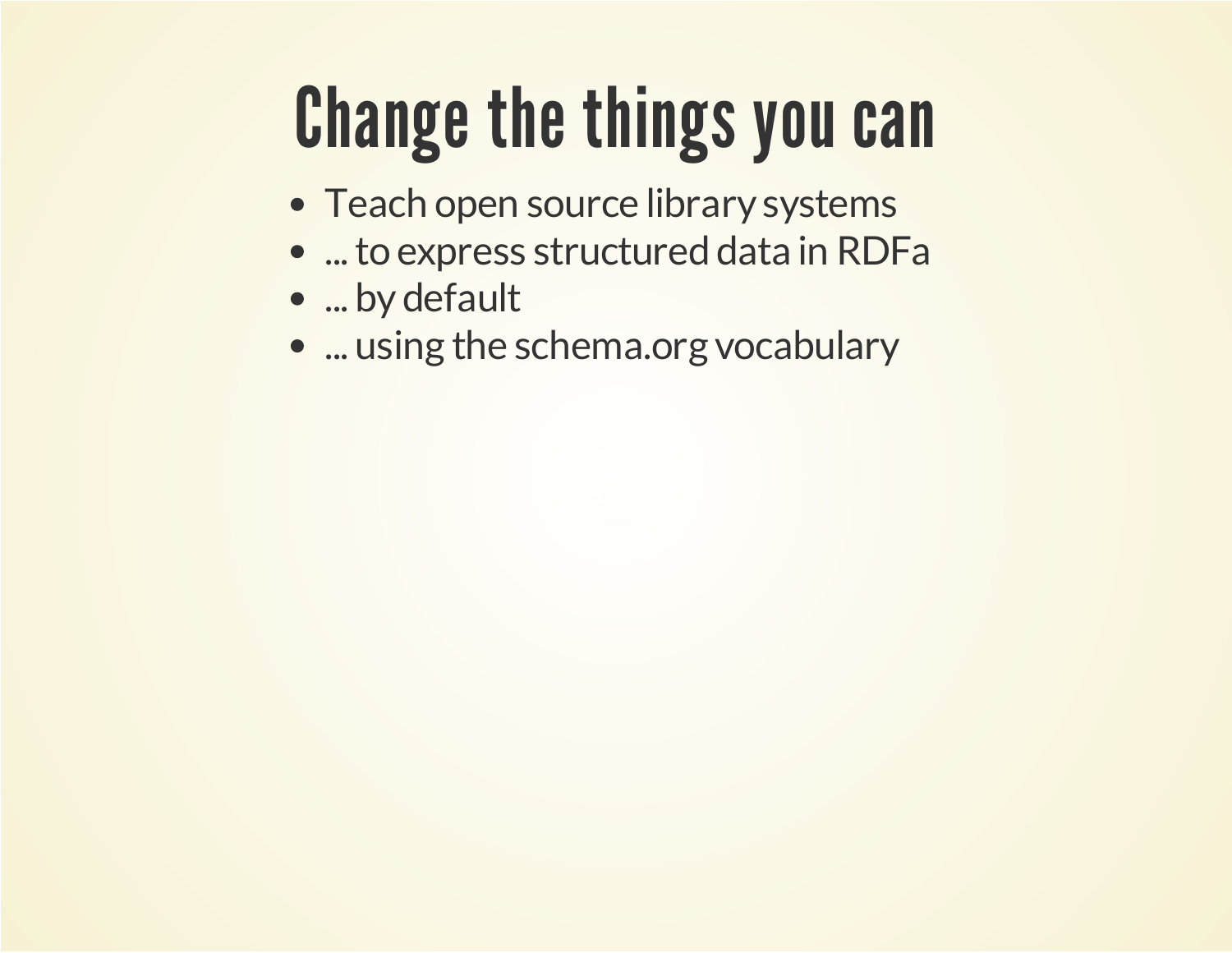#### Open source library systems

- Native to the web: persistent URIs!
- Rapid, iterative community development
- Built on standard components == transferrable knowledge for contributors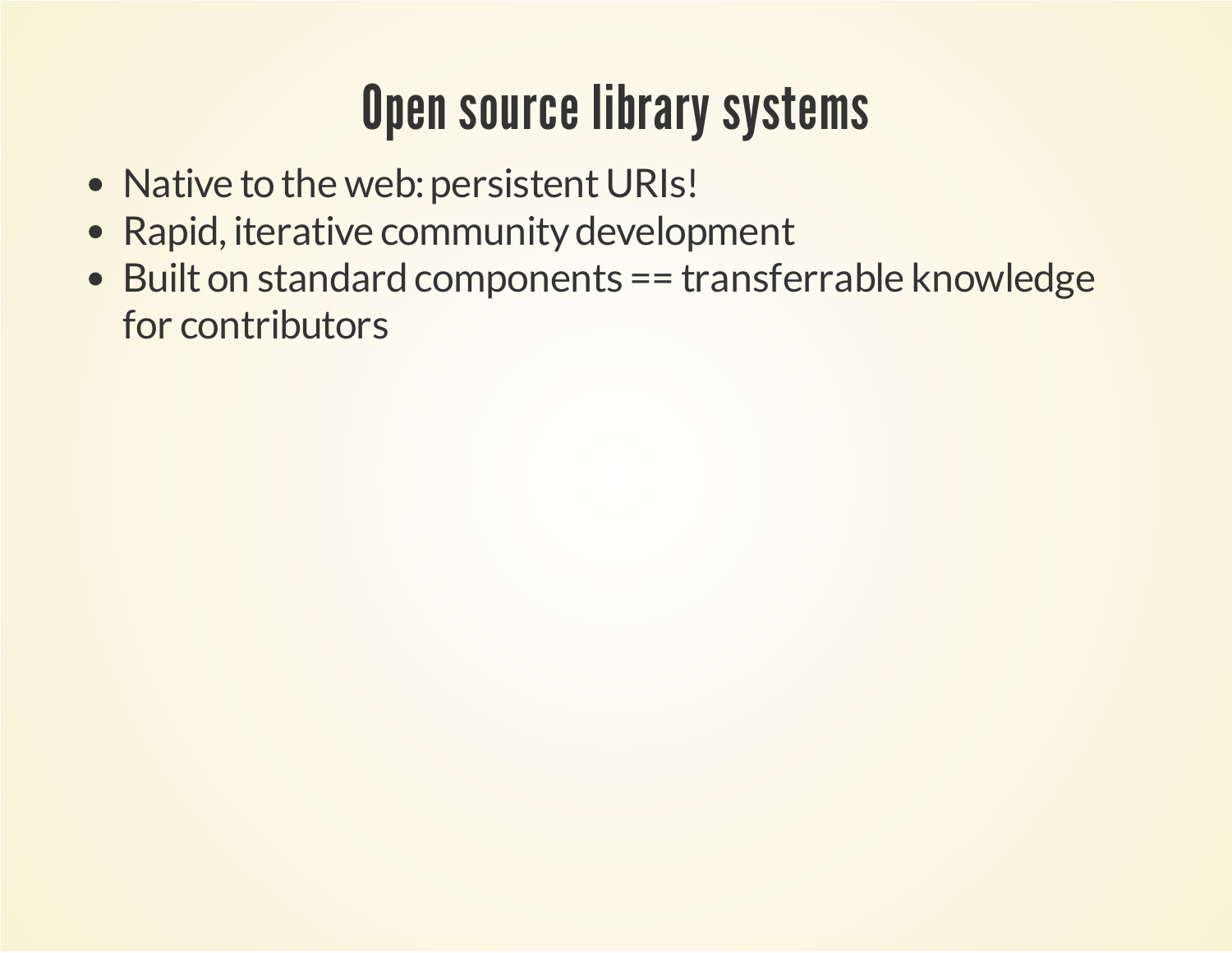#### Proof of concept: target implementations

Multiple systems to ensure general applicability of approach

- [Koha](http://koha-community.org/)
	- GPL since 1999
	- 2,500 8,000 live instances
- [Evergreen](http://evergreen-ils.org/)
	- GPL since 2006
	- $\blacksquare$  ~1,250 live instances
- [VuFind](http://vufind.org/)
	- GPL since 2007
	- $\blacksquare$  ~150 live instances
- 10,000 1,000,000 records per instance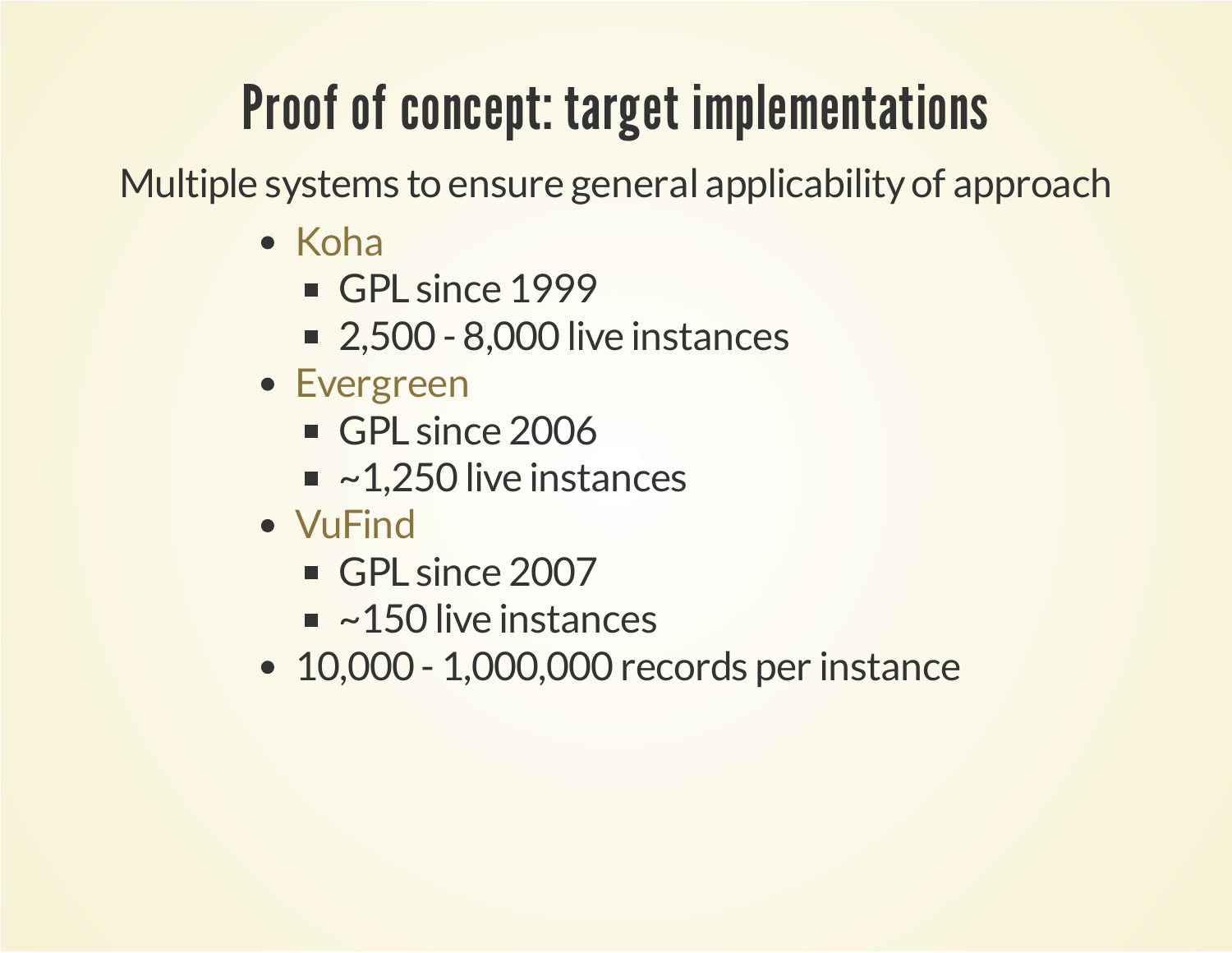### schema.org vocabulary development

- W3C WebSchemas group
- (SchemaBibEx) • W3C Schema.org Bibliographic Extension community group
	- **Open source library systems as reference implementation**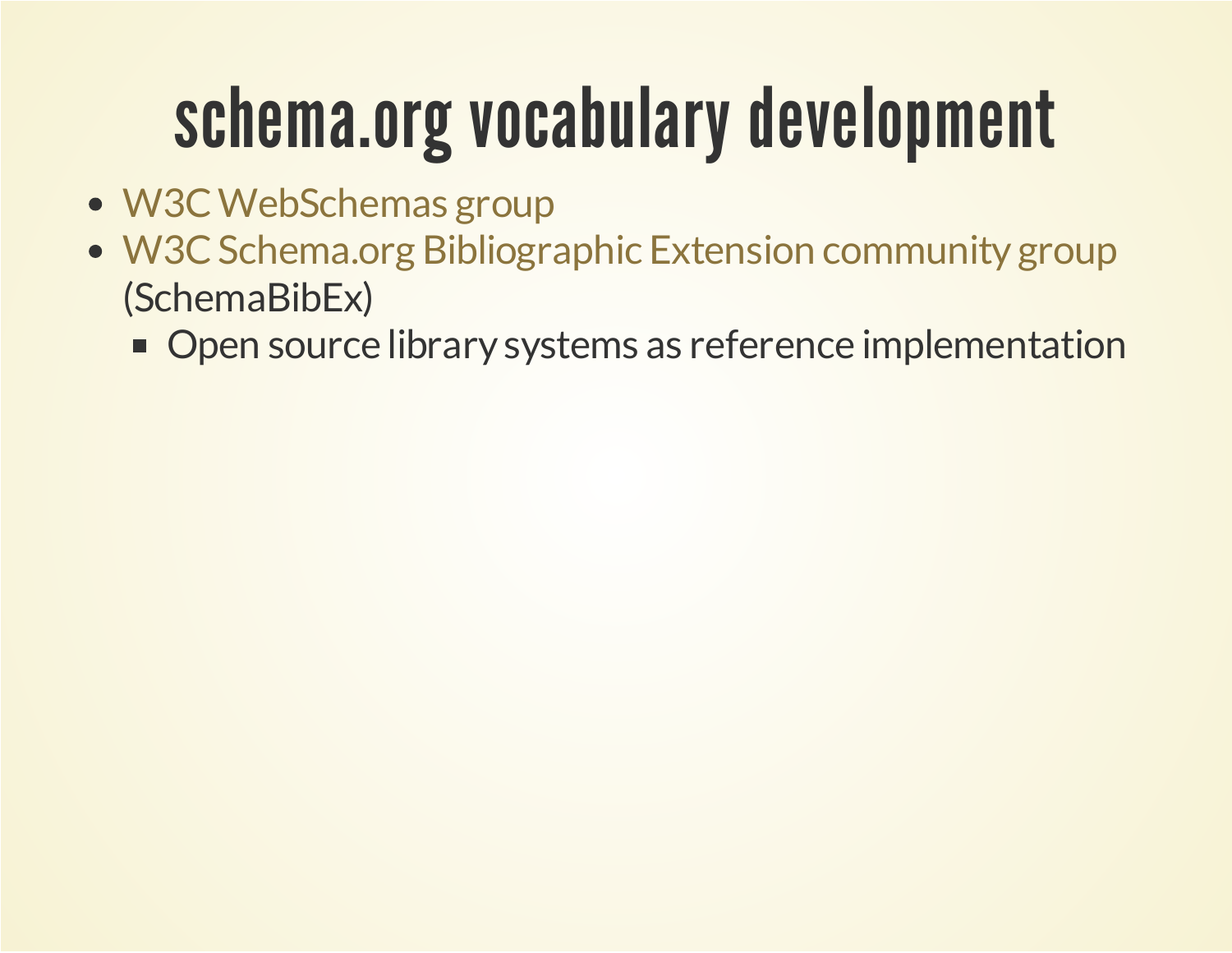#### Approach

- 1. Map MARC21 record types to schema.org types
- 2. Map MARC21 record elements to schema.org properties
- 3. Link resources to the described object
- 4. Describe libraries themselves with linked data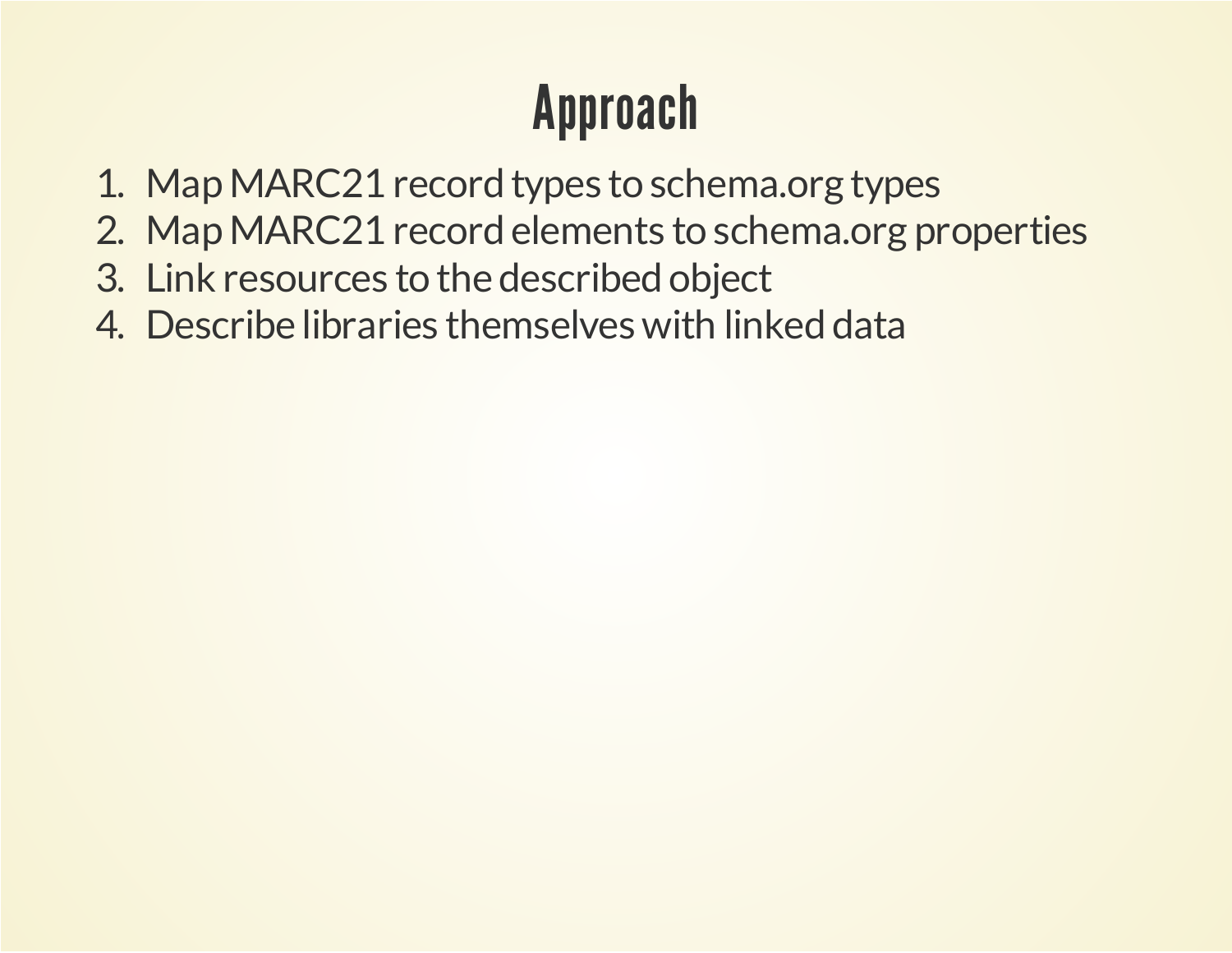#### 1. Map MARC types to schema.org types

- Highest confidence in schema: Book, schema: Map, schema:MusicAlbum
- Fallback to schema: CreativeWork
- Note: Complexity and over-generalization of MARC21 hampers mapping efforts
- ... is a "Projected medium Videorecording Electronic" a schema:Movieor schema:TVSeries?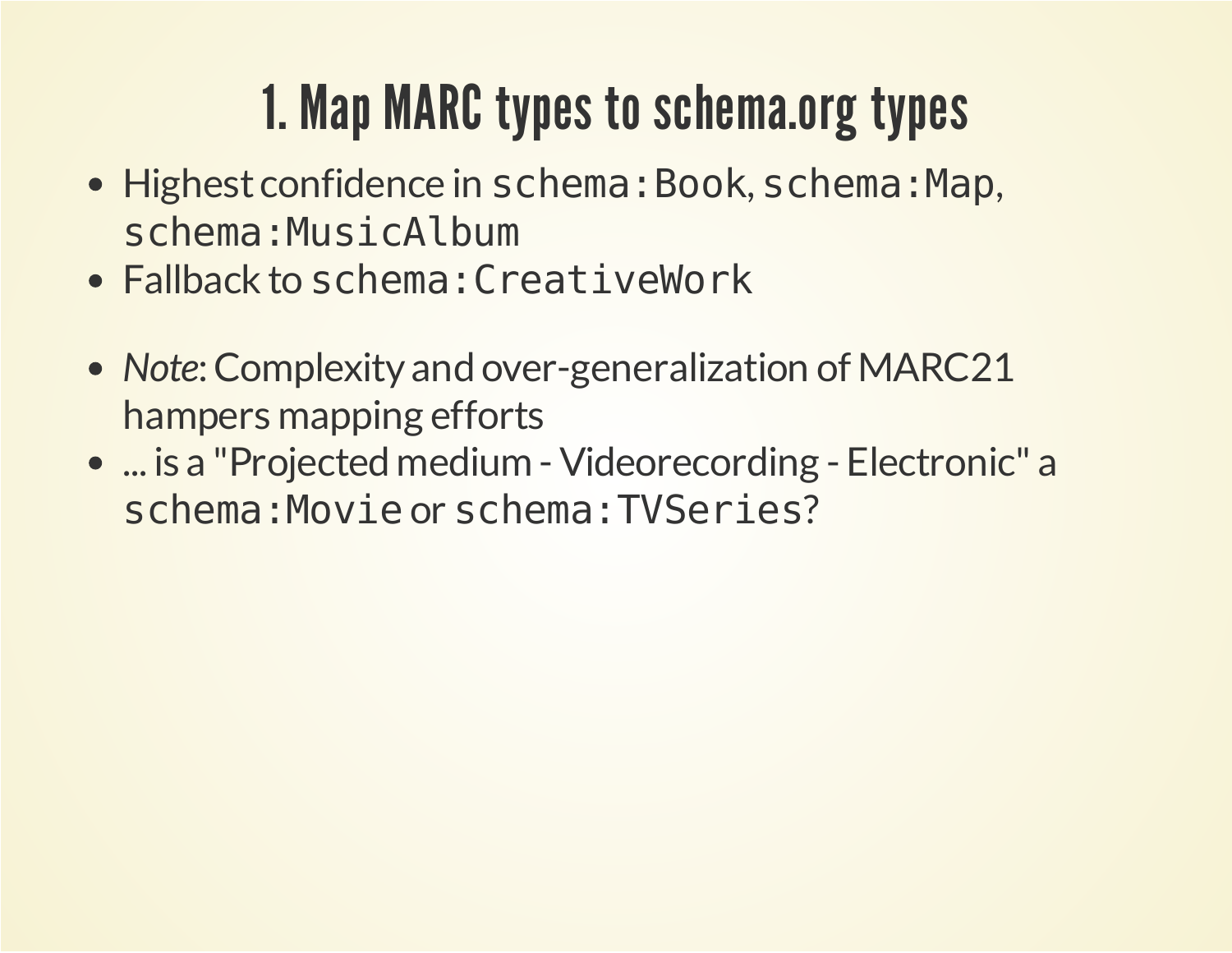#### 2. Map MARC21 record elements to schema.org properties

- Respect schema range and embedded entities (schema:Personfor schema:authorrather than just literals)
- Focus on schema: CreativeWork properties, as more specific types inherit without adding many properties
- *Implementation*:XPathagainst an XML serialization of MARC, with regular expressions where necessary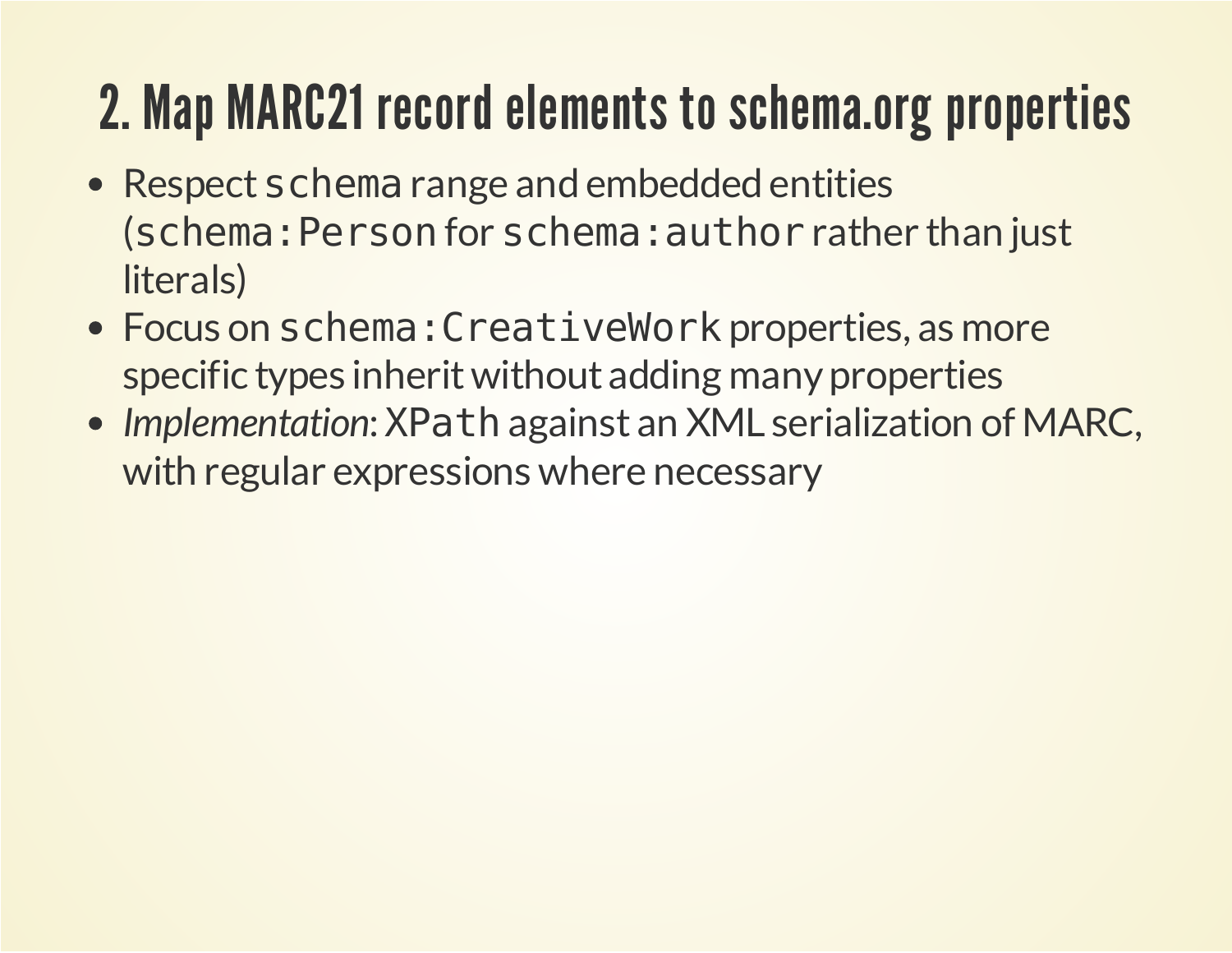#### 3. Link resources to the described object

• Adopt the GoodRelations agent-promise-object model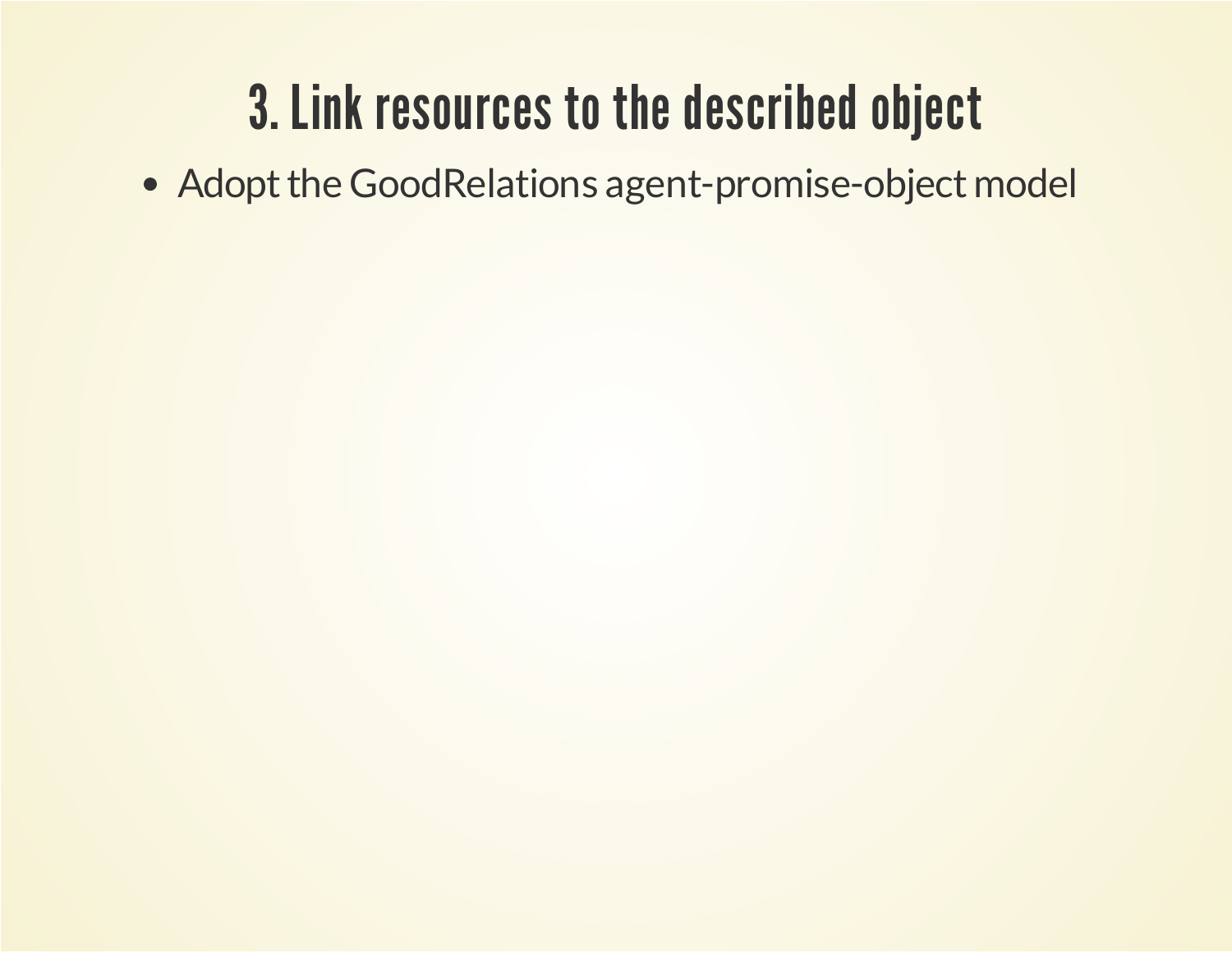#### 4. Describe libraries themselves with linked data

- Use schema: Library to supply address, operating hours, contact information
- Note: Currently only implemented by Evergreen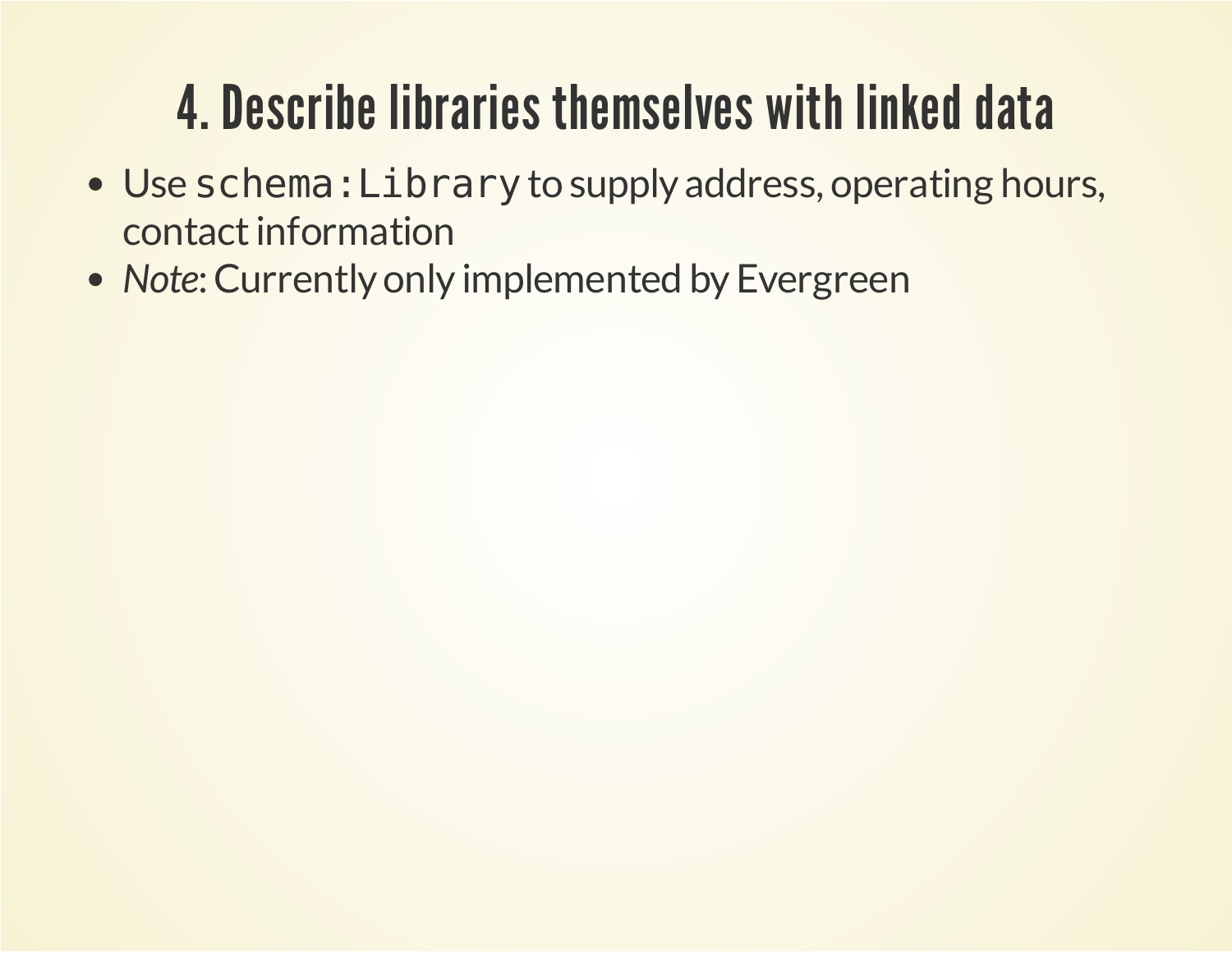#### Final Jeopardy: man vs. machine and the quest to know everything / Stephen Baker. Baker, Stephen, 1955- (Author).

| Book<br><b>STEPHEN BAKE</b><br><b>Record details</b><br>• ISBN: 9780547483160 (hardback)<br>• ISBN: 0547483163 (hardback)<br>. Physical Description: 268 p. ; 22 cm.<br>. Publisher: Boston : Houghton Mifflin Harcourt, 2011.<br><b>Content descriptions</b><br>Summary,<br>etc.:<br>Jeopardy--and win."-- Provided by publisher. |                          | "Researchers at IBM have launched a billion-dollar project to develop a machine that can compete in the quiz show | ◆ Place Hold<br>Θ<br>Add to my list<br>Θ<br>Print / Email |                 |  |
|------------------------------------------------------------------------------------------------------------------------------------------------------------------------------------------------------------------------------------------------------------------------------------------------------------------------------------|--------------------------|-------------------------------------------------------------------------------------------------------------------|-----------------------------------------------------------|-----------------|--|
| <b>Current holds</b><br><b>Available copies</b>                                                                                                                                                                                                                                                                                    |                          |                                                                                                                   |                                                           |                 |  |
| . 15 copies at Merrimack Valley Library Consortium. (Show)<br>• 1 copy at Amesbury Public Library.                                                                                                                                                                                                                                 |                          | 0 current holds with 16 total copies.                                                                             |                                                           |                 |  |
| Location                                                                                                                                                                                                                                                                                                                           | Call Number / Copy Notes | Collection                                                                                                        | <b>Status</b>                                             | <b>Due Date</b> |  |
| Amesbury Public Library                                                                                                                                                                                                                                                                                                            | 006.3 BAK (Text)         | Stacks                                                                                                            | Available                                                 |                 |  |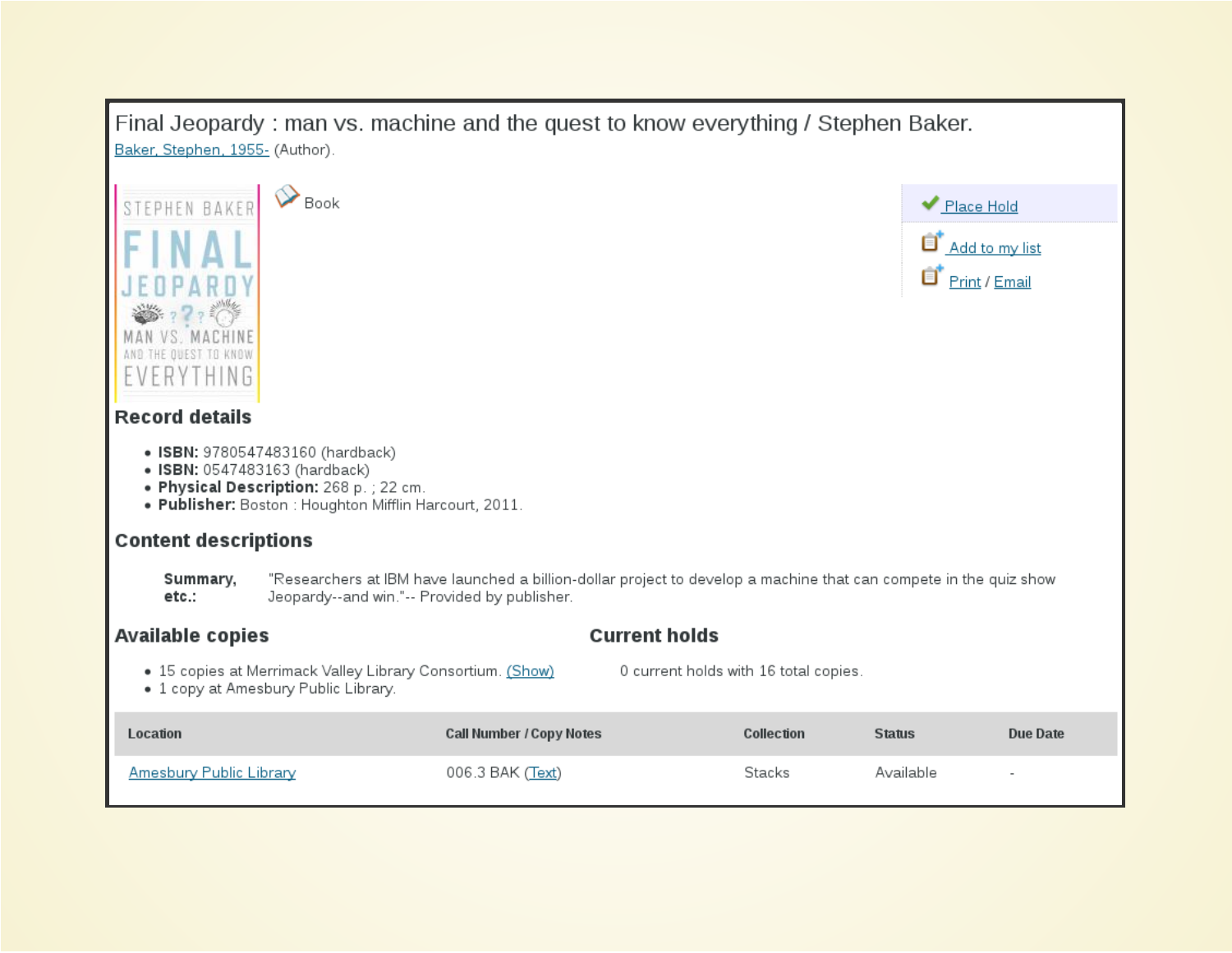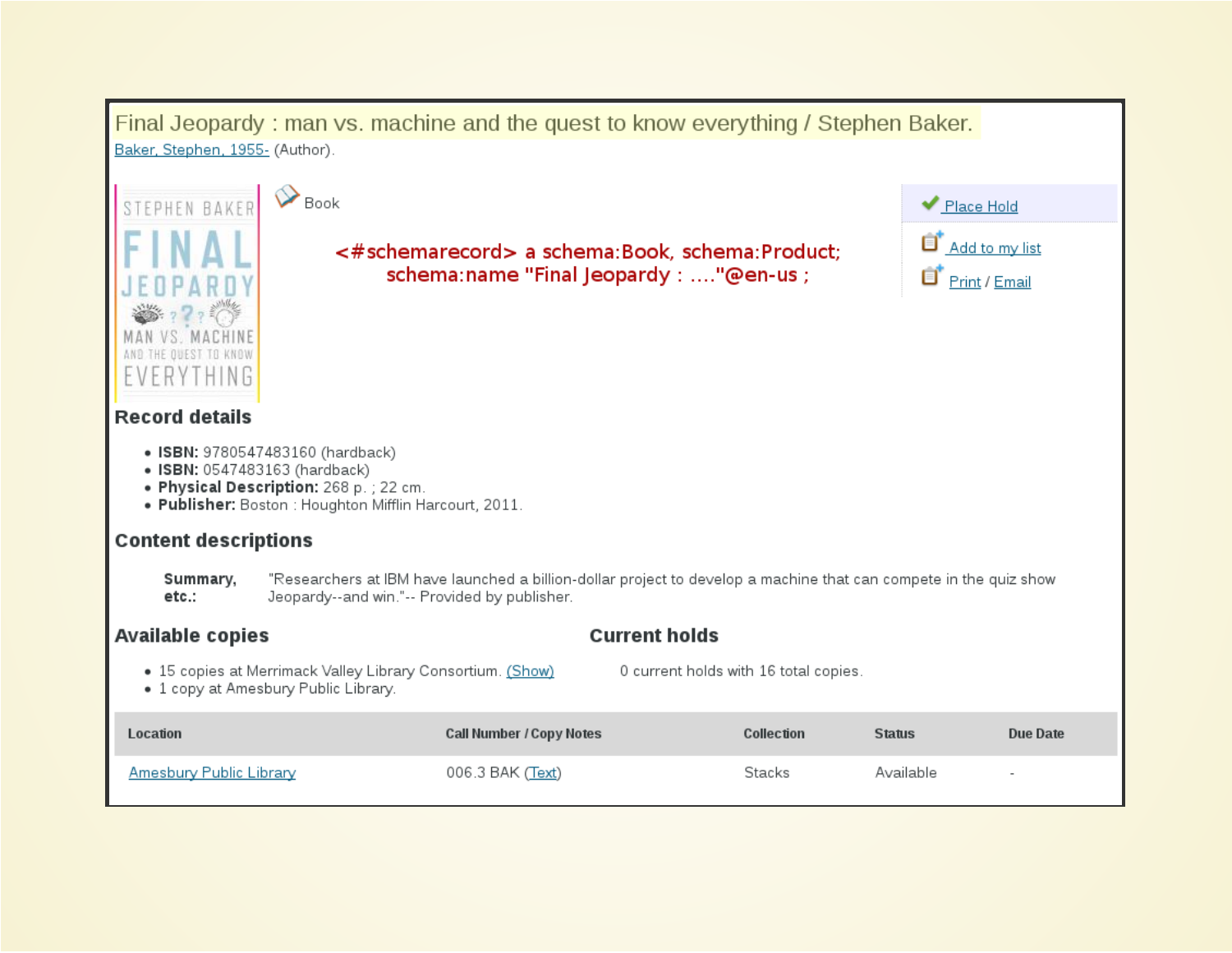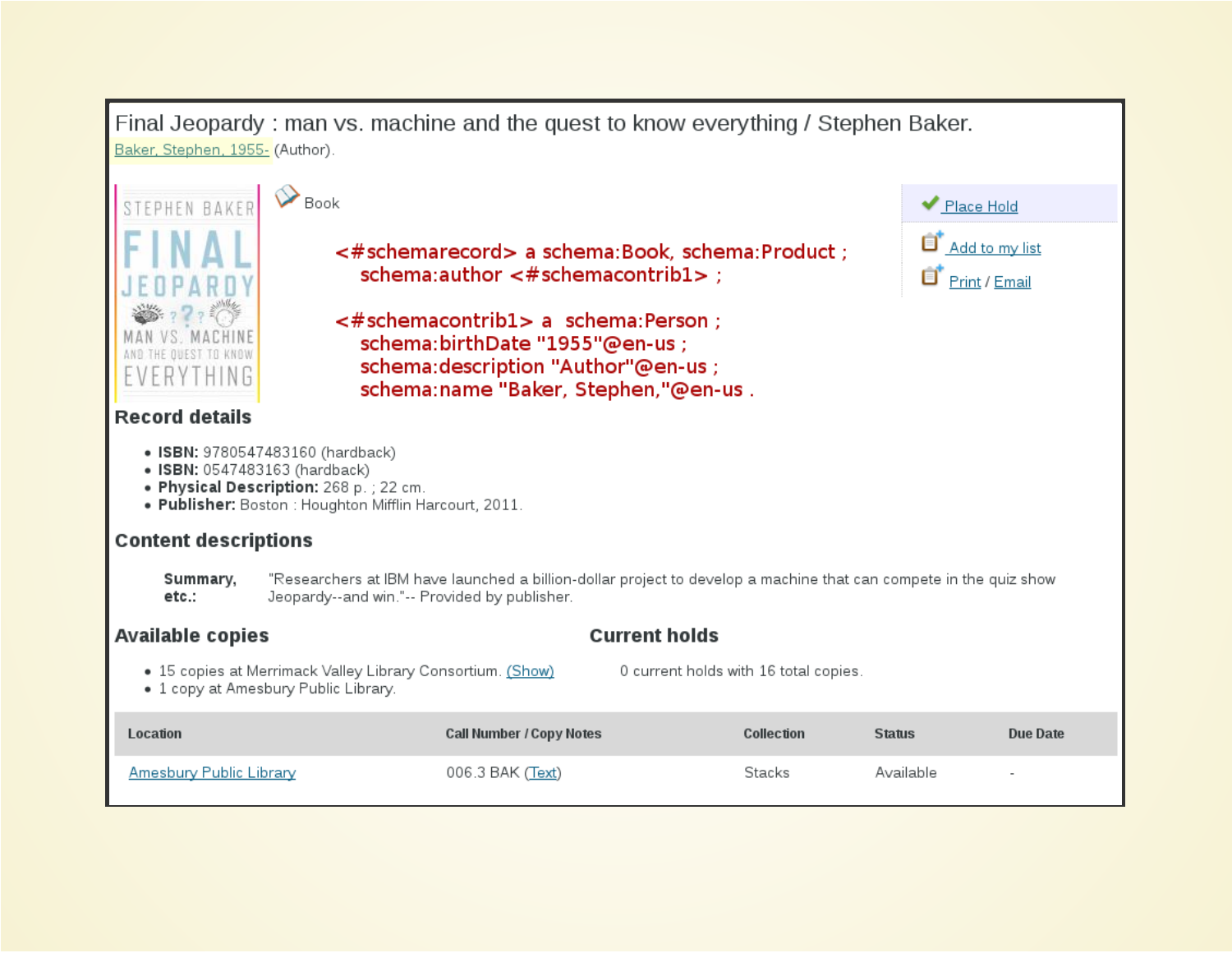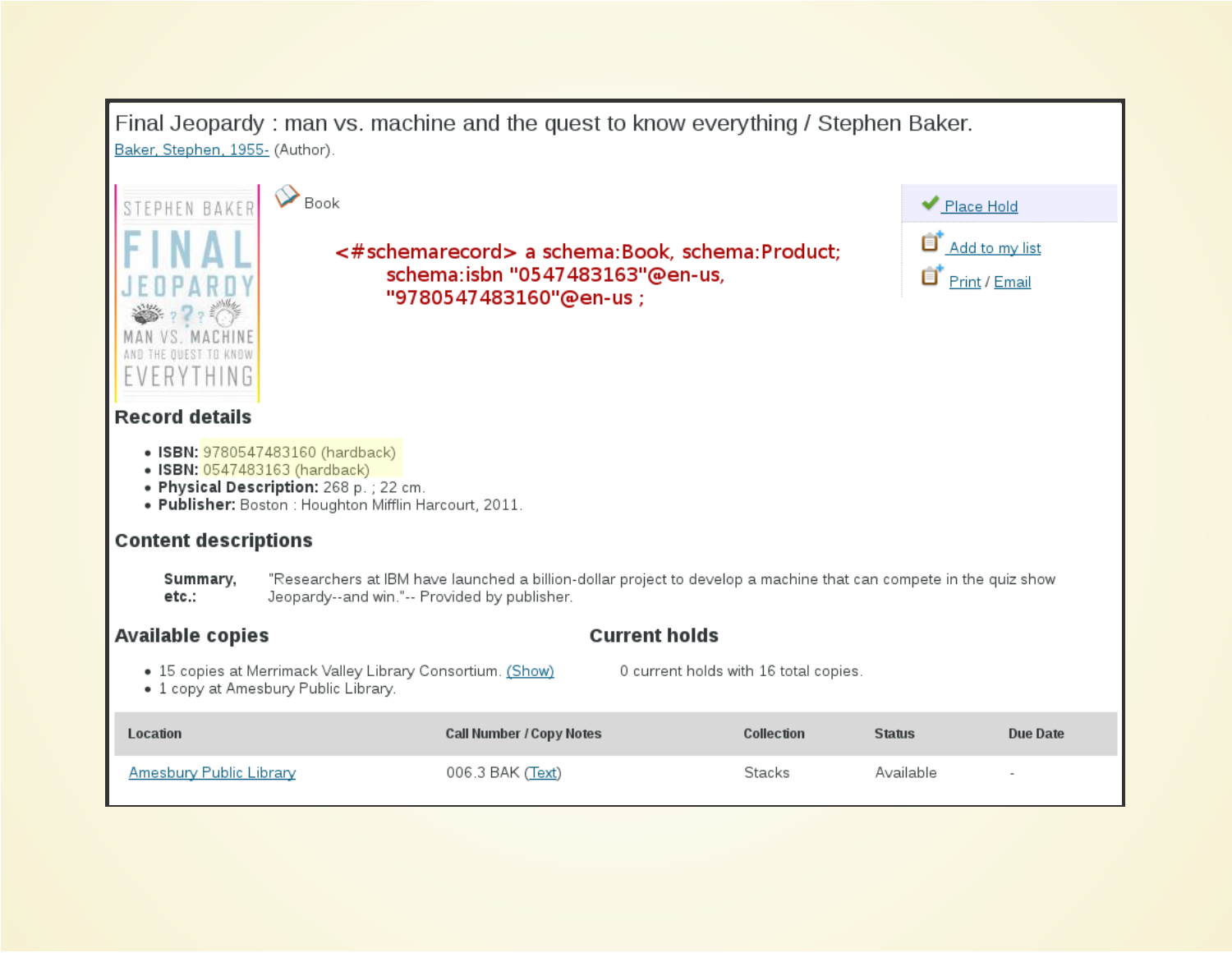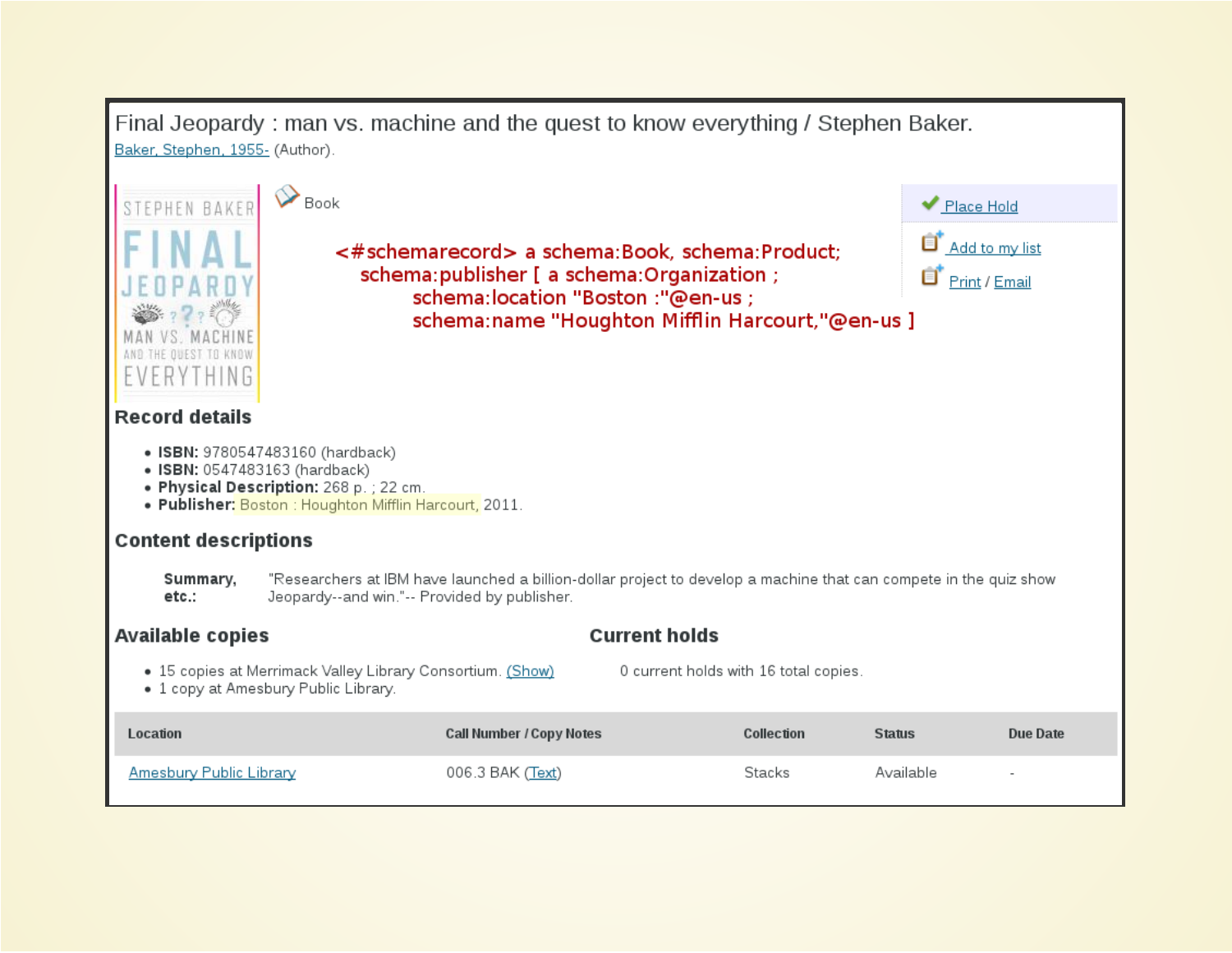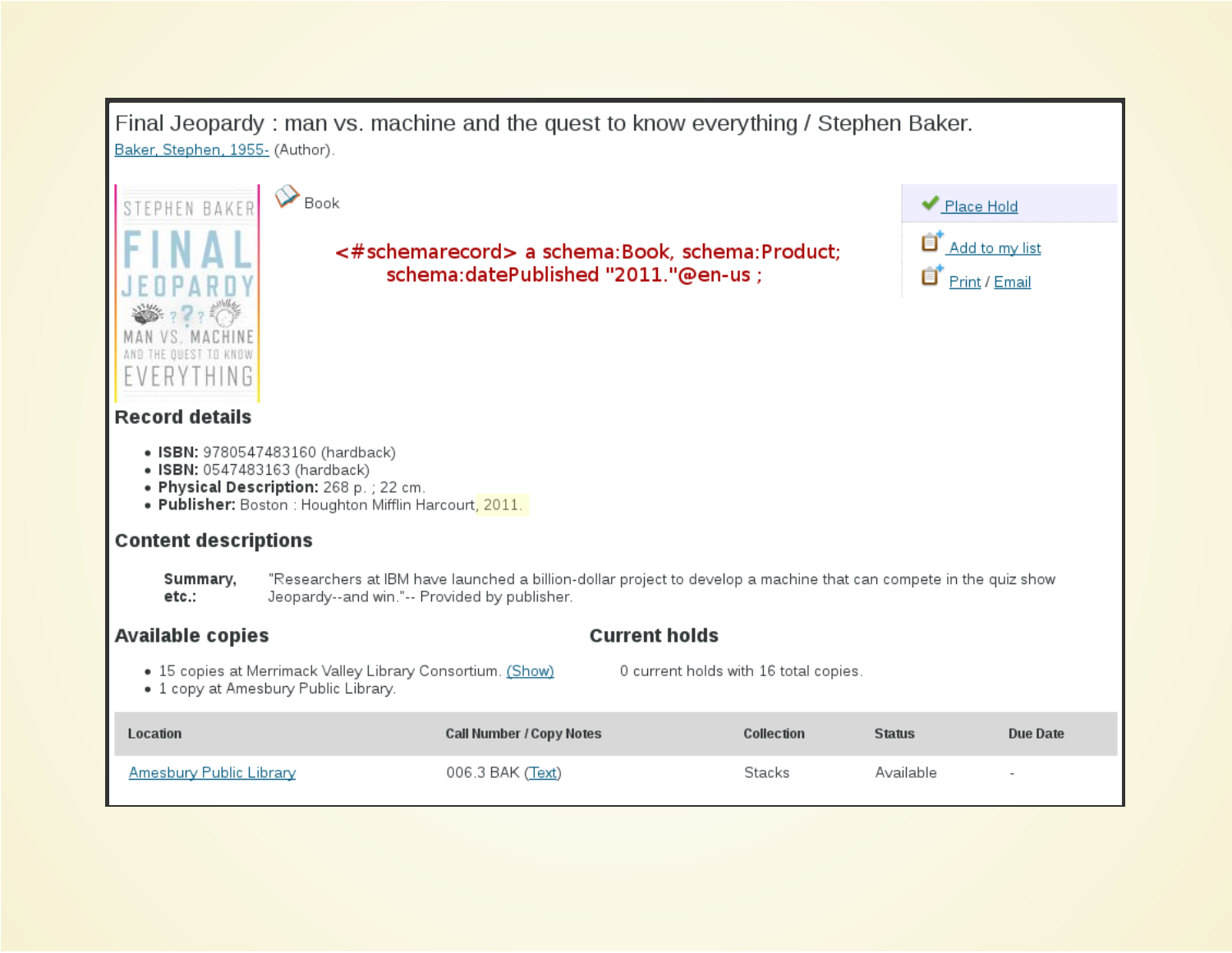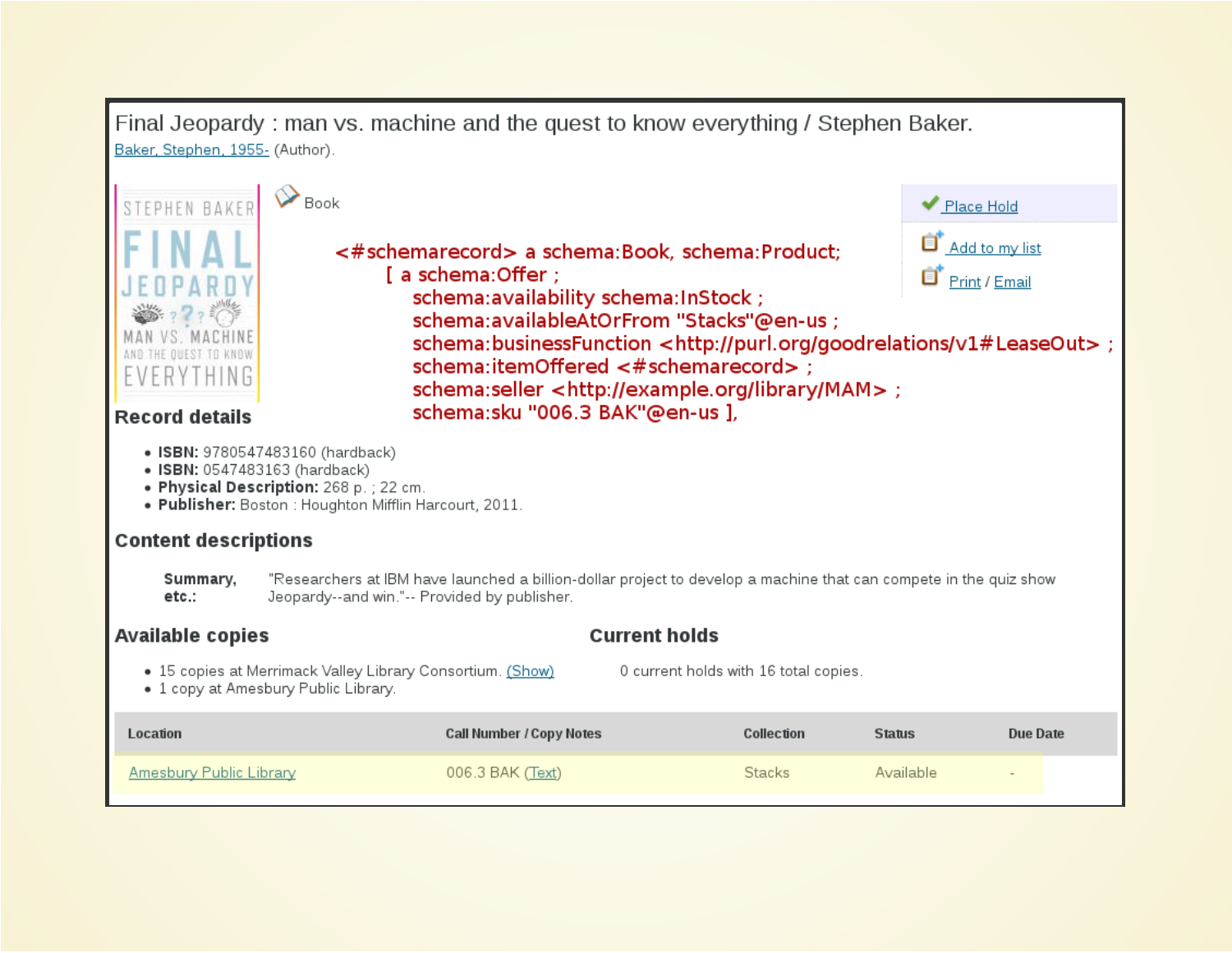#### Library structured data

```
[] a schema:Library ;
   schema:address_:N636dfc60d58348a6abfe137cedde470a;
   schema:branchOf <http://example.org/library/AMESBURY>;
   schema:location :N636dfc60d58348a6abfe137cedde470a;
   schema: name "Example Public Library"@en-us;
   schema:openingHoursSpecification [ a schema:OpeningHoursSpecification ;
           schema:closes "8:00 PM"@en-us ;
           schema:dayOfWeek <http://purl.org/goodrelations/v1#Monday>;
           schema:opens "10:00 AM"@en-us ], ...;
   schema:telephone <tel:555-555-5555> ;
   schema:url <http://example.org/>.
:N636dfc60d58348a6abfe137cedde470a a schema:PostalAddress;
   schema:addressCountry "US"@en-us ;
   schema:addressLocality "Example"@en-us;
   schema:addressRegion "MA"@en-us ;
   schema:contactType "Mailing address"@en-us;
   schema:postalCode"90210"@en-us;
```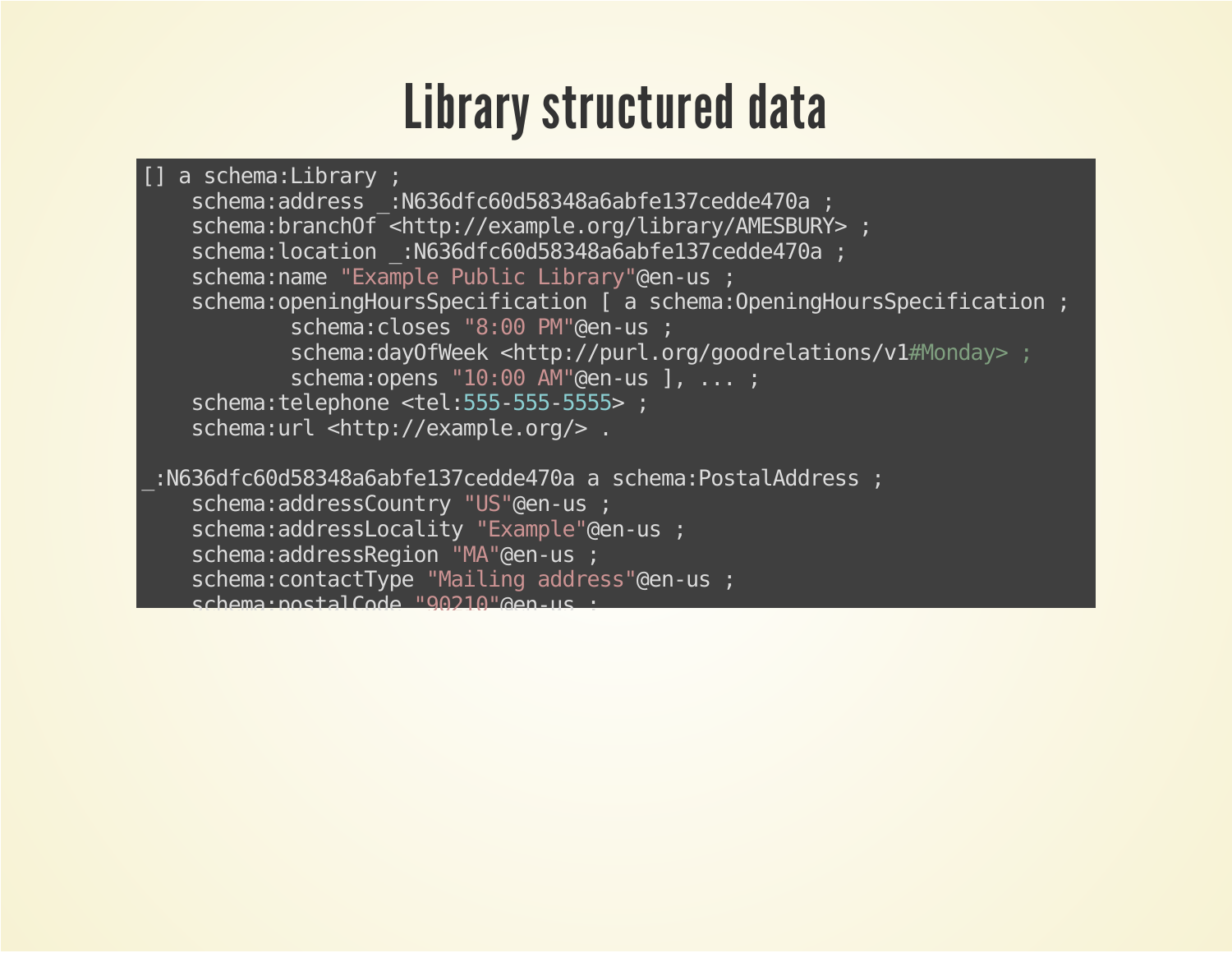### Results

- Successfully implemented approach in all three target systems
	- Currently expresses 10 schema.org types and 37 properties
	- Code contributions were reviewed and accepted by upstream projects for release
- schema.org was able to express most common library resources (Periodicals excepted)
- Proof-of-concept union catalogue using Google Custom Search Engine
	- 5 minutes to combine arbitrary library systems
- ~5,000 libraries worldwide will publish linked data, with no effort, as they upgrade to the latest release